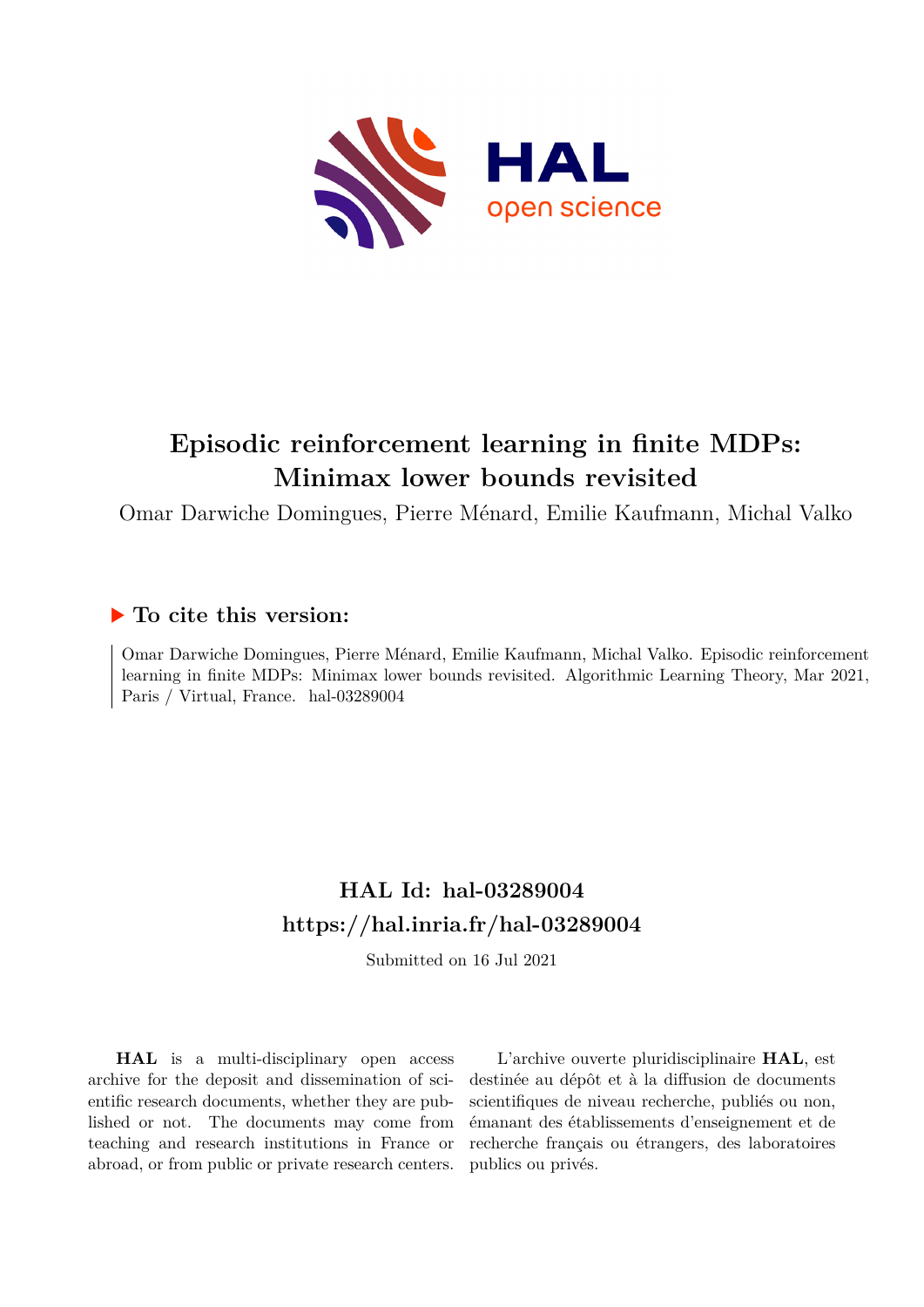## Episodic Reinforcement Learning in Finite MDPs: Minimax Lower Bounds Revisited

*Inria Lille*

Omar Darwiche Domingues OMAR.DARWICHE-DOMINGUES@INRIA.FR

PIERRE.MENARD@OVGU.DE

Pierre Ménard<sup>\*</sup> *Otto von Guericke University Magdeburg*

Emilie Kaufmann EMILIE.KAUFMANN@UNIV-LILLE.FR *CNRS & ULille (CRIStAL), Inria Lille*

*DeepMind Paris & Inria Lille*

Michal Valko Valko Valko Valko Valko Valko Valko Valko Valko Valko Valko Valko Valko Valko Valko Valko Valko V

Editors: Vitaly Feldman, Katrina Ligett and Sivan Sabato

## Abstract

In this paper, we propose new problem-independent lower bounds on the sample complexity and regret in episodic MDPs, with a particular focus on the *non-stationary case* in which the transition kernel is allowed to change in each stage of the episode. Our main contribution is a lower bound of  $\Omega((H^3SA/\varepsilon^2) \log(1/\delta))$  on the sample complexity of an  $(\varepsilon, \delta)$ -PAC algorithm for best policy identification in a non-stationary MDP, relying on a construction of "hard MDPs" which is different from the ones previously used in the literature. Using this same class of MDPs, we also provide from the ones previously used in the literature. Using this same class of MDPs, we also provide<br>a rigorous proof of the  $\Omega(\sqrt{H^3SAT})$  regret bound for non-stationary MDPs. Finally, we discuss connections to PAC-MDP lower bounds.

Keywords: reinforcement learning, episodic, lower bounds

## 1. Introduction

In episodic reinforcement learning (RL), an agent interacts with an environment in episodes of length H. In each stage  $h \in \{1, \ldots, H\}$ , the agent is in a state  $s_h$ , takes an action  $a_h$  then observes the next state  $s_{h+1}$  sampled according to a transition kernel  $p_h(\cdot|s_h, a_h)$ , and receives a reward  $r_h(s_h, a_h)$ . The quality of a RL algorithm, which adaptively selects the next action to perform based on past observation, can be measured with different performance metrics.

On the one hand, the sample complexity quantifies the number of episodes in which an algorithm makes mistakes (in the PAC-MDP setting) or the number of episodes needed before outputing a near optimal policy (in the best policy identification setting). On the other hand, the regret quantifies the difference between the total reward gathered by an optimal policy and that of the algorithm. Minimax upper bounds on the sample complexity or the regret of episodic RL algorithms in finite MDPs have been given in the prior work, for instance in the work of Dann and Brunskill (2015); Dann et al. (2017); Azar et al. (2017); Jin et al. (2018), and Zanette and Brunskill (2019). Deriving *lower bounds* is also helpful to assess the quality of these upper bounds, in particular in terms of their scaling in the horizon H, the number of states S and the number of actions A.

<sup>∗</sup> This work was done while Pierre Menard was at Inria Lille. ´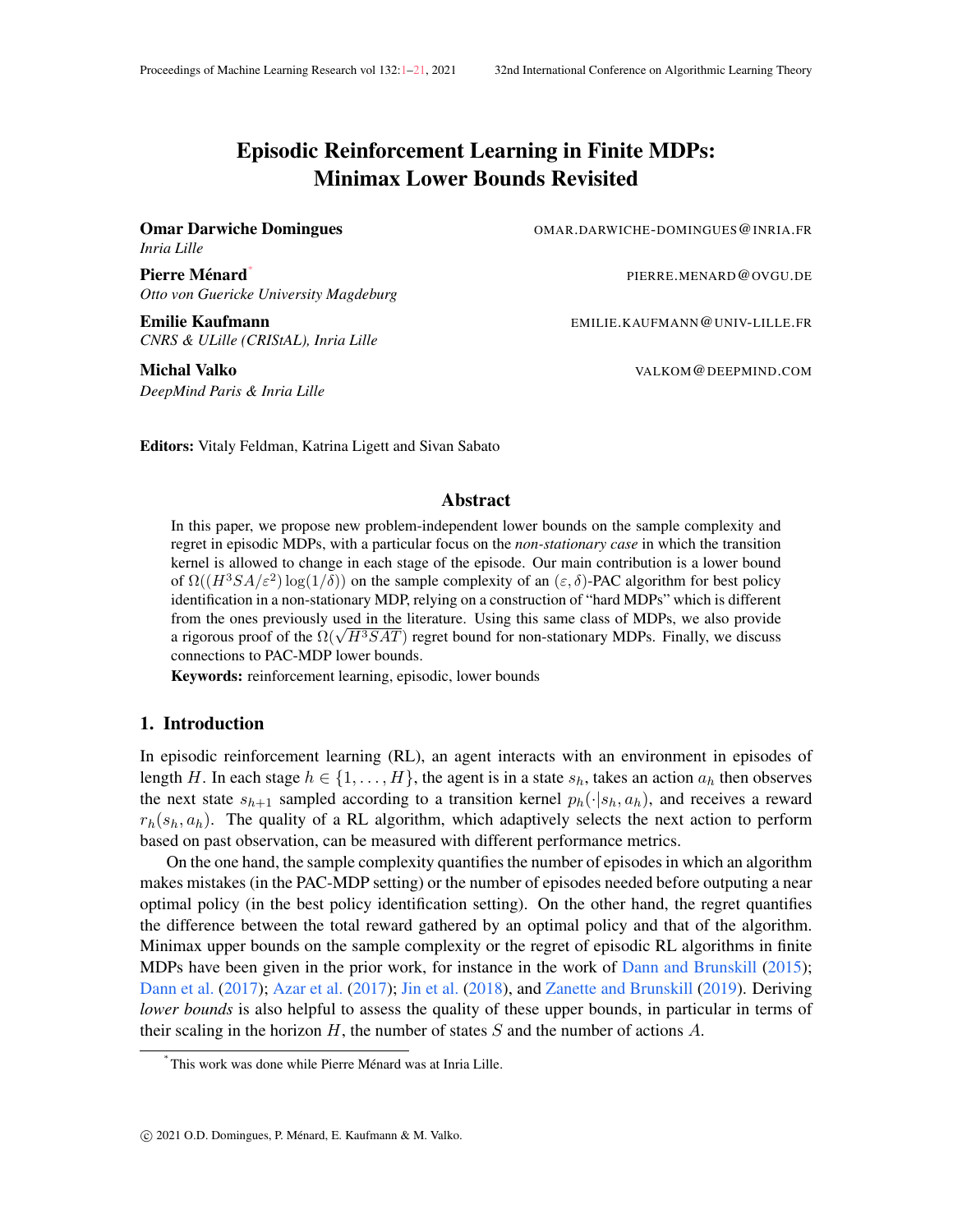**Sample complexity lower bounds** Sample complexity has mostly been studied in the  $\gamma$ -discounted setting for PAC-MDP algorithms (Kakade, 2003), for which the number of time steps in which an algorithm acts ε-sub-optimaly (called the *sample complexity*) has to be upper bounded, with probability larger than  $1 - \delta$ . State-of-the art lower bounds are a  $\Omega\left(\frac{SA}{\epsilon^2}\right)$  $\frac{SA}{\varepsilon^2}\log(\frac{S}{\delta})$  $\left(\frac{S}{\delta}\right)$ ) bound by Strehl et al. (2009) and a  $\Omega\left(\frac{SA}{(1-\alpha)^3}\right)$  $\frac{SA}{(1-\gamma)^3 \varepsilon^2} \log\left(\frac{1}{\delta}\right)$  $\left(\frac{1}{\delta}\right)$  bound by Lattimore and Hutter (2012). A lower bound of the same order is provided by Azar et al. (2012) for the number of steps algorithms that have access to a generative model need to identify an  $\varepsilon$ -optimal policy.

PAC-MDP algorithms in the episodic setting were later studied by Dann and Brunskill (2015), who also provide a lower bound. Unlike the previous ones, they *do not* lower bound the number of ε-mistakes of the algorithm, but rather state that any algorithm that outputs a deterministic policy  $\hat{\pi}$ that is  $\varepsilon$ -optimal with probability at least  $1 - \delta$ , there exists an MDP where the expected number of episodes before  $\hat{\pi}$  is returned must be at least  $\Omega\left(\frac{SAH^2}{\varepsilon^2}\right)$  $\frac{4H^2}{\varepsilon^2} \log\left(\frac{1}{\delta}\right)$  $(\frac{1}{\delta})$ . This lower bound therefore applies to the sample complexity of best-policy identification (see Section 2 for a formal definition), which is our main focus in this paper. The "hard MDP" instances used to prove this worse-case bound are inspired by the the ones of Strehl et al.  $(2009)$  and consist of S multi-armed bandit (MAB) problems played in parallel. Jiang et al. (2017); Dann et al. (2017); Yin et al. (2020) show that the PAC lower bound has an extra factor  $H$  when the transition kernels are allowed to depend on the stage  $h$  of the episode, and also rely on a construction of hard instances based on parallel MAB instances. In this paper, we aim for a result that applies to a more general class of strategies than what has been previously shown. Unlike the prior lower bound constructions with parallel MAB instances, we design a class of MDPs where each of them has stage-dependent transitions and behaves as *single* bandit instance with  $\Theta(HSA)$  arms. In Theorem 7, we prove that in this class there exists an MDP for which the expected number of samples needed to identify an  $\varepsilon$ -optimal policy with probability  $1-\delta$  is at least  $\Omega\left(\frac{SAH^3}{\epsilon^2}\right)$  $\frac{4H^3}{\varepsilon^2}\log\left(\frac{1}{\delta}\right)$  $\left(\frac{1}{\delta}\right)$ . Our construction avoids unnecessary assumptions without which prior analyses would not work.

Regret lower bounds In the average-reward setting, Jaksch et al. (2010) prove a regret lower **Regret lower bounds** in the average-reward setting, Jaksch et al. (2010) prove a regret lower bound of  $\Omega(\sqrt{DSAT})$  where D is the diameter of the MDP and T is the total number of actions taken in the environment. In the episodic setting, the total number of actions taken is  $HT$ , where T is now the number of episodes, and H is roughly the equivalent of the diameter  $D<sup>1</sup>$ . Hence, intuitively, how the number of episodes, and *H* is roughly the equivalent of the diameter *D*. Hence, intuitively, the lower bound of Jaksch et al. (2010) should be translated to  $\Omega(\sqrt{H^2SAT})$  for episodic MDPs after  $T$  episodes. Yet, to the best of our knowledge, a precise proof of this claim has not been given in the literature. The proof of Jaksch et al. (2010) relies on building a set of hard MDPs with "bad" states (with zero reward) and "good" states (with reward 1), and can be adapted to episodic MDPs by making the good states absorbing. However, this construction does not include MDPs whose transitions are allowed to change at every stage  $h$ . In the case of stage-dependent transitions, Jin transitions are allowed to change at every stage *n*. In the case of stage-dependent transitions, Jin et al. (2018) claim that the lower bound becomes  $\Omega(\sqrt{H^3SAT})$ , by using the construction of Jaksch et al. (2010) and a mixing-time argument, but they do not provide a complete proof. In Theorem 9, we provide a detailed proof of their statement, by relying on the same class of hard MDPs given for our sample complexity lower bound.

<sup>&</sup>lt;sup>1</sup>The diameter  $D$  is the minimum average time to go from one state to another. In an episodic MDP, if the agent can come back to the same initial state  $s_1$  after H steps, the average time between any pair of states is bounded by  $2H$ , if we restrict the state set to the states that are reachable from  $s_1$  in  $H$  steps.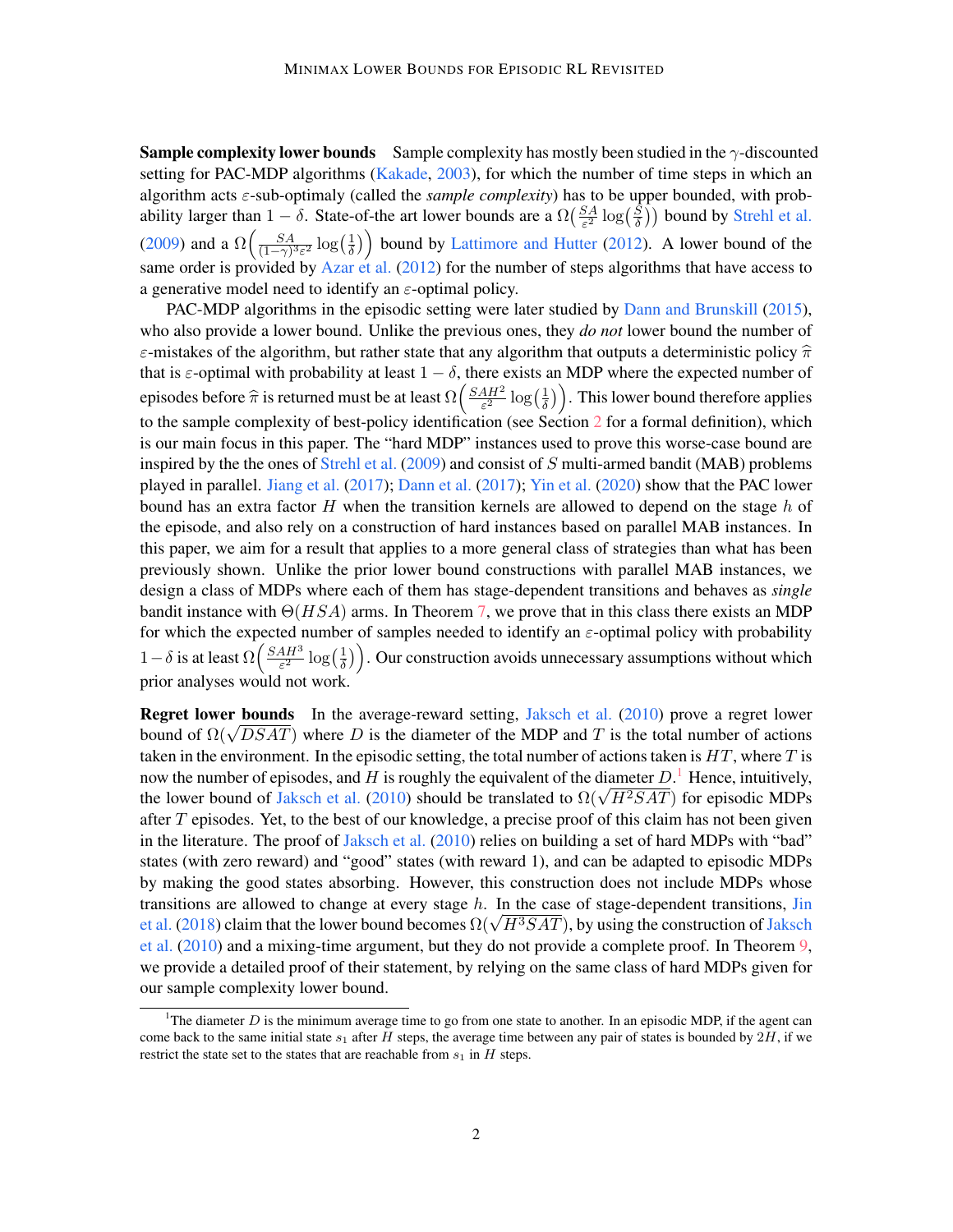| Algorithm                         | Setting         |         | $h$ -dependent optimal $h$ -independent optimal |
|-----------------------------------|-----------------|---------|-------------------------------------------------|
| UCBVI (Azar et al., $2017$ )      | Regret          | $Yes^3$ | Yes                                             |
| Q-Learning+UCB (Jin et al., 2018) | Regret          | Yes     | N <sub>0</sub>                                  |
| BPI-UCBVI (Ménard et al., 2020)   | <b>BPI</b>      | Yes     | No.                                             |
| ORLC (Dann et al., $2019)^4$      | BPI, PAC $Yes3$ |         | Yes                                             |

Table 1: Algorithms matching the lower bounds in different settings.<sup>2</sup>

Our contributions Our main contribution are unified, simple, and complete proofs of minimax lower bounds for different episodic RL settings. In particular, using a single class of hard MDPs and the same information-theoretic tools, we provide regret and sample-complexity lower bounds for episodic reinforcement learning algorithms for stage-dependent transitions. For T episodes, the for episodic reinforcement learning algorithms for stage-dependent transitions. For T episodes, the regret bound is  $\Omega(\sqrt{H^3SAT})$ , which is the same as the one sketched by Jin et al. (2018), but we provide a detailed proof with a different construction. This lower bound is matched by the optimistic Qlearning algorithm of Jin et al. (2018). For the sample complexity of best-policy identification (BPI), we prove the first lower bound for MDPs with stage-dependent transitions for algorithms that may output randomized policies after a random stopping time. This bound is of order  $\Omega\left(\frac{SAH^3}{\epsilon^2}\right)$  $\frac{4H^3}{\varepsilon^2}\log\left(\frac{1}{\delta}\right)$  $\frac{1}{\delta})$ and is matched by the BPI-UCBVI algorithm of Ménard et al.  $(2020)$ . As a corollary of the BPI lower bound, we also obtain a lower bound of  $\Omega\left(\frac{SAH^3}{\epsilon^2}\right)$  $\frac{4H^3}{\varepsilon^2}\log\left(\frac{1}{\delta}\right)$  $\left(\frac{1}{\delta}\right)$  in the PAC-MDP setting. Finally, note that our proof technique also provides rigorous proofs of the bounds  $\Omega(\sqrt{H^2SAT})$  and  $\Omega\left(\frac{SAH^2}{\varepsilon^2}\right)$  $\frac{4H^2}{\varepsilon^2}\log\left(\frac{1}{\delta}\right)$  $\left(\frac{1}{\delta}\right)$  for regret and best-policy identification with stage-independent transitions. Table 1 shows algorithms whose upper bounds match the lower bounds<sup>2</sup> presented in this paper for the regret, BPI, and PAC settings, both for stage-dependent and stage-independent transitions.<sup>3</sup><sup>4</sup>

## 2. Setting and Performance Measures

Markov decision process We consider an episodic Markov decision process (MDP) defined as a tuple  $\mathcal{M} \triangleq (\mathcal{S}, \mathcal{A}, H, \mu, p, r)$  where  $\mathcal{S}$  is the set of states,  $\mathcal{A}$  is the set of actions, H is the number of steps in one episode,  $\mu$  is the initial state distribution,  $p = \{p_h\}_h$  and  $r = \{r_h\}_h$  are sets of transitions and rewards for  $h \in [H]$  such that taking an action a in state s results in a reward  $r_h(s,a) \in [0,1]$  and a transition to  $s' \sim p_h(\cdot|s,a)$ . We assume that the cardinalities of S and A are finite, and denote them by  $S$  and  $A$ , respectively.

<sup>&</sup>lt;sup>2</sup> Up to constants and logarithmic terms, and assuming that either T is large enough (for the regret) or  $\varepsilon$  is small enough (for the sample complexity).

<sup>&</sup>lt;sup>3</sup> UCBVI and ORLC have been proposed for MDPs with h-independent transitions, but they can readily be used for MDPs with  $h$ -dependent transitions by viewing them as MDPs with  $HS$  states and  $h$ -independent transitions.

 $<sup>4</sup>$  Dann et al. (2019) analyze the ORLC algorithm in a slightly different setting, proving that it outputs "Individual</sup> POlicy Certificates" (IPOC). ORLC can be converted to an  $(\varepsilon, \delta)$ -PAC algorithm for BPI (see Definition 3) by setting the stopping rule to be the first time the optimality certificate is smaller than  $\varepsilon$ . Sample complexity guarantees for both BPI and PAC-MDP setting can be deduced from their analysis.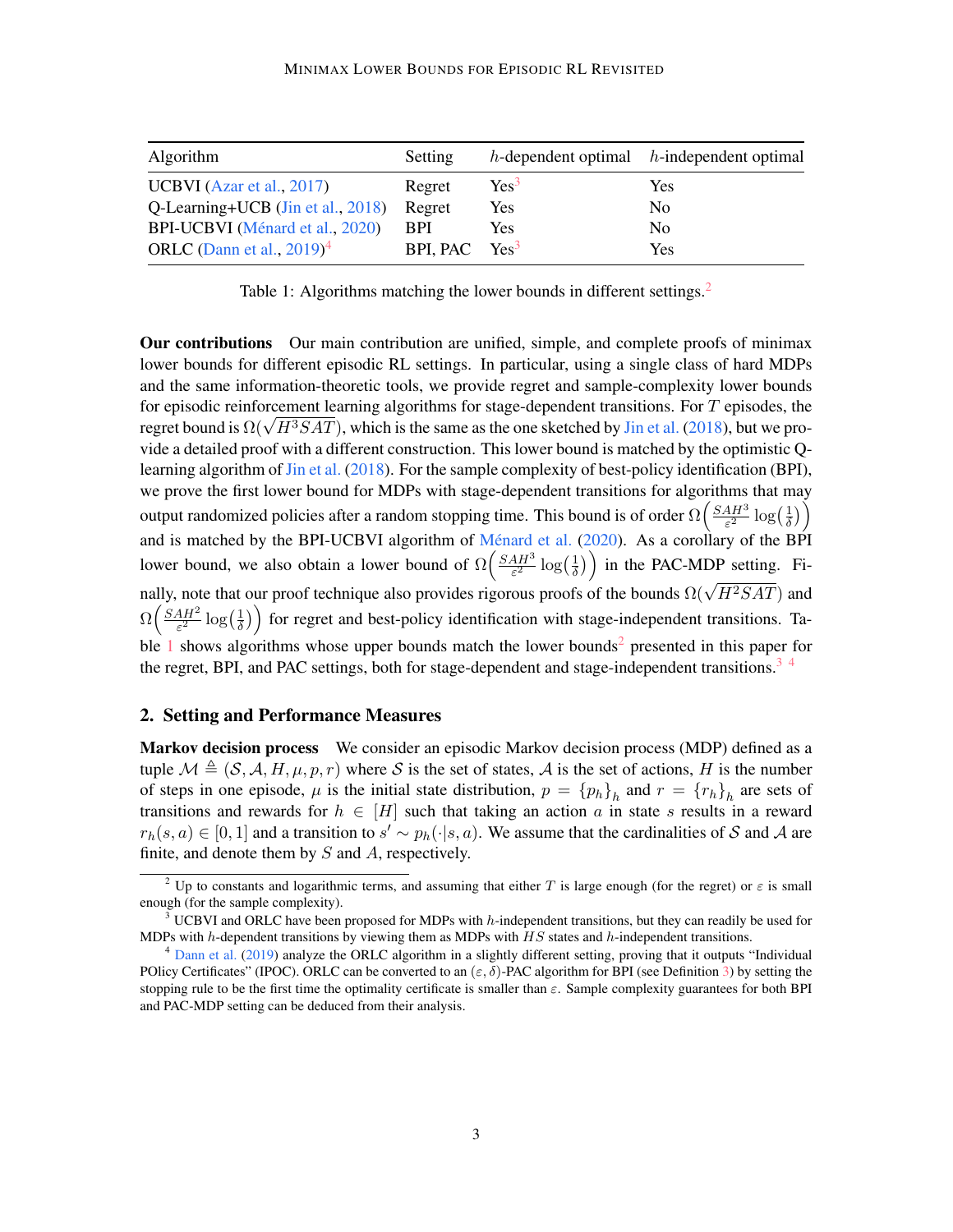Markov and history-dependent policies Let  $\Delta(\mathcal{A})$  be the set of probability distributions over the action set and let

$$
\mathcal{I}_h^t = ((\mathcal{S} \times \mathcal{A})^{H-1} \times \mathcal{S})^{t-1} \times (\mathcal{S} \times \mathcal{A})^{h-1} \times \mathcal{S}
$$

be the set of possible histories up to step h of episode t, that is, the set of tuples of the form

$$
(s_1^1, a_1^1, s_2^1, a_2^1, \dots, s_H^1, \dots, s_1^t, a_1^t, s_2^t, a_2^t, \dots, s_h^t) \in \mathcal{I}_h^t.
$$

A *Markov policy* is a function  $\pi : \mathcal{S} \times [H] \to \Delta(\mathcal{A})$  such that  $\pi(a|s, h)$  denotes the probability of taking action a in state s at step h. A *history-dependent policy* is a family of functions denoted by  $\pi \triangleq (\pi_h^t)_{t \geq 1, h \in [H]}$ , where  $\pi_h^t : \mathcal{I}_h^t \to \Delta(\mathcal{A})$  such that  $\pi_h^t(a | i_h^t)$  denotes the probability of taking action a at time  $(t, h)$  after observing the history  $i_h^t \in \mathcal{I}_h^t$ . We denote by  $\Pi_{\text{Markov}}$  and  $\Pi_{\text{Hist}}$  the sets of Markov and history-dependent policies, respectively.

**Probabilistic model** A policy  $\pi$  interacting with an MDP defines a stochastic process denote by  $(S_h^t, A_h^t)_{t \geq 1, h \in [H]}$ , where  $S_h^t$  and  $A_h^t$  are the random variables representing the state and the action at time  $(t, h)$ . As explained by (Lattimore and Szepesvári, 2020), the Ionescu-Tulcea theorem ensures the existence of probability space  $(\Omega, \mathcal{F}, \mathbb{P}_{\mathcal{M}})$  such that

$$
\mathbb{P}_{\mathcal{M}}\left[S_1^t = s\right] = \mu(s), \ \mathbb{P}_{\mathcal{M}}\left[S_{h+1}^t = s | A_h^t, I_h^t\right] = p_h(s | S_h^t, A_h^t), \text{ and } \ \mathbb{P}_{\mathcal{M}}\left[A_h^t = a | I_h^t\right] = \pi_h^t(a | I_h^t),
$$

where  $\boldsymbol{\pi} = (\pi_h^t)_{t \geq 1, h \in [H]}$  and for any  $(t, h)$ ,

$$
I_h^t \triangleq (S_1^1, A_1^1, S_2^1, A_2^1, \dots, S_H^1, \dots, S_1^t, A_1^t, S_2^t, A_2^t, \dots, S_h^t)
$$

is the random vector taking values in  $\mathcal{I}_h^t$  containing all state-action pairs observed up to step h of episode t, but not including  $A_h^t$ . We denote by  $\mathcal{F}_h^t$  the  $\sigma$ -algebra generated by  $I_h^t$ . Next, we denote by  $\mathbb{P}^{I^T_H}_\mathcal{M}$  the pushforward measure of  $I^T_H$  under  $\mathbb{P}_\mathcal{M}$ ,

$$
\mathbb{P}_{\mathcal{M}}^{I_{H}^{T}}[i_{H}^{T}] \triangleq \mathbb{P}_{\mathcal{M}}\left[I_{H}^{T}=i_{H}^{T}\right] = \prod_{t=1}^{T} \mu(s_{1}^{t}) \prod_{h=1}^{H-1} \pi_{h}^{t}(a_{h}^{t}|i_{h}^{t}) p_{h}(s_{h+1}^{t}|s_{h}^{t}, a_{h}^{t}),
$$

where  $i_h^t \triangleq (s_1^1, a_1^1, \ldots, s_H^1, \ldots, s_1^t, a_1^t, \ldots, s_h^t) \in \mathcal{I}_h^t$ . Moreover, let  $\mathbb{E}_{\mathcal{M}}$  be the expectation under  $\mathbb{P}_M$ . Notice that the dependence of  $\mathbb{P}_M$  and  $\mathbb{E}_M$  on the policy  $\pi$  is denoted implicitly, and we denote them explicitly as  $\mathbb{P}_{\pi,\mathcal{M}}$  and  $\mathbb{E}_{\pi,\mathcal{M}}$  when it is relevant.

**Value function** In an episode t, the value of a policy  $\pi$  in the MDP M is defined as

$$
V^{\pi,t}(i_H^{t-1},s) \triangleq \mathbb{E}_{\pi,\mathcal{M}}\left[\sum_{h=1}^H r_h(S_h^t, A_h^t)\Big| I_H^{t-1} = i_H^{t-1}, S_1^t = s\right],
$$

where  $i_H^{t-1}$  are the states and actions observed before episode t and  $\pi$  can be history-dependent. In particular, for a Markov policy  $\pi$ , the value does not depend on  $i_H^{t-1}$  and we have

$$
V^{\pi}(s) \triangleq \mathbb{E}_{\pi,\mathcal{M}}\left[\sum_{h=1}^{H} r_h(S_h^1, A_h^1) \Big| S_1^1 = s\right].
$$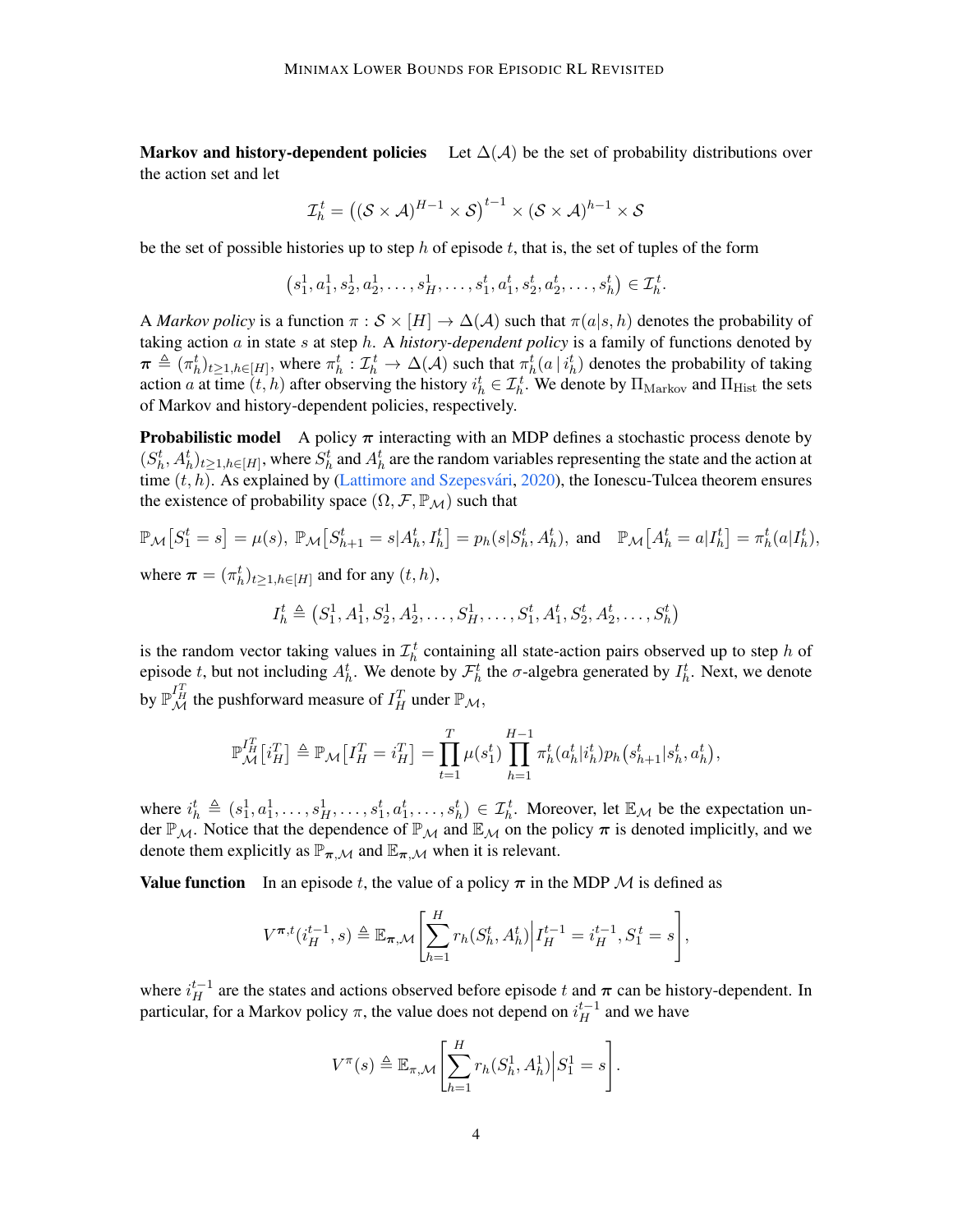The optimal value function  $V^*$  is defined as  $V^*(s) \triangleq \max_{\pi \in \Pi_{\text{Markov}}} V^{\pi}(s)$  which is achieved by an optimal policy  $\pi^*$  that satisfies  $V^{\pi^*}(s) = V^*(s)$  for all  $s \in S$ . As a consequence of Theorem 5.5.1 of Puterman (1994), we have  $V^*(s) \geq V^{\pi,t}(i_H^{t-1}, s)$ , which shows that Markov policies are sufficient to achieve an optimal value function. We also define  $\rho^* \triangleq \rho^{\pi^*}$  and the average value functions over the initial state as

$$
\rho^{\pi,t}(i_H^{t-1}) \triangleq \mathbb{E}_{s \sim \mu} \big[ V^{\pi,t}(i_H^{t-1},s) \big], \quad \rho^{\pi} \triangleq \mathbb{E}_{s \sim \mu} [V^{\pi}(s)].
$$

**Algorithm** We define a reinforcement-learning algorithm as a history-dependent policy  $\pi$  used to interact with the environment. In the BPI setting, where we eventually stop and recommend a policy, an algorithm is defined as a triple  $(\pi, \tau, \hat{\pi}_{\tau})$  where  $\tau$  is a stopping time with respect to the filtration  $(\mathcal{F}_H^t)_{t\geq 1}$ , and  $\hat{\pi}_{\tau}$  is a Markov policy recommended after  $\tau$  episodes.

Performance criteria The performance of RL algorithms has been commonly measured according to its regret or under a Probably Approximately Correct (PAC) framework, as defined below.

Definition 1 *The expected regret of an algorithm* π *in an MDP* M *after* T *episodes is defined as*

$$
\mathcal{R}_T(\boldsymbol{\pi},\mathcal{M}) \triangleq \mathbb{E}_{\boldsymbol{\pi},\mathcal{M}}\left[\sum_{t=1}^T \left(\rho^* - \rho^{\boldsymbol{\pi},t}(I_H^{t-1})\right)\right].
$$

**Definition 2** An algorithm  $\pi$  is  $(\varepsilon, \delta)$ -PAC for exploration in an MDP M (or PAC-MDP) *if there exists a polynomial function*  $F_{\text{PAC}}(S, A, H, 1/\varepsilon, \log(1/\delta))$  *such that its sample com*plexity

$$
\mathcal{N}_{\varepsilon}^{\text{PAC}} \triangleq \sum_{t=1}^{\infty} \mathbb{1} \left\{ \rho^* - \rho^{\pi, t}(I_H^{t-1}) > \varepsilon \right\}
$$

satisfies  $\mathbb{P}_{\pi,\mathcal{M}}\left[\mathcal{N}_{\varepsilon}^{\text{PAC}} > F_{\text{PAC}}(S, A, H, 1/\varepsilon, \log(1/\delta))\right] \leq \delta.$ 

**Definition 3** An algorithm  $(\pi, \tau, \hat{\pi}_{\tau})$  is  $(\varepsilon, \delta)$ -PAC for best-policy identification in an *MDP M if the policy*  $\hat{\pi}_{\tau}$  *returned after*  $\tau$  *episodes satisfies* 

$$
\mathbb{P}_{\boldsymbol{\pi},\mathcal{M}}\Big[\rho^{\widehat{\pi}_{\tau}}\leq \rho^*-\varepsilon\Big]\leq \delta.
$$

*The* sample complexity *is defined as the number of episodes* τ *required for stopping.*

## 3. Lower Bound Recipe

In this section, we present the two main ingredients for the proof of our minimax lower bounds. These lower bounds consider a class  $C$  of hard MDPs instances (on which the optimal policy is difficult to identify), that are typically close to each other, but for which the behavior of an algorithm is expected to be different (because they do not share the same optimal policy). The class  $\mathcal C$  used to derive all our results is presented in Section 3.1. Then, lower bound proofs use a change of distribution between two well-chosen MDPs in  $\mathcal C$  in order to obtain inequalities on the expected number of visits of certain state-action pairs in one of them. The information-theoretic tools that we use for these changes of distributions are gathered in Section 3.2.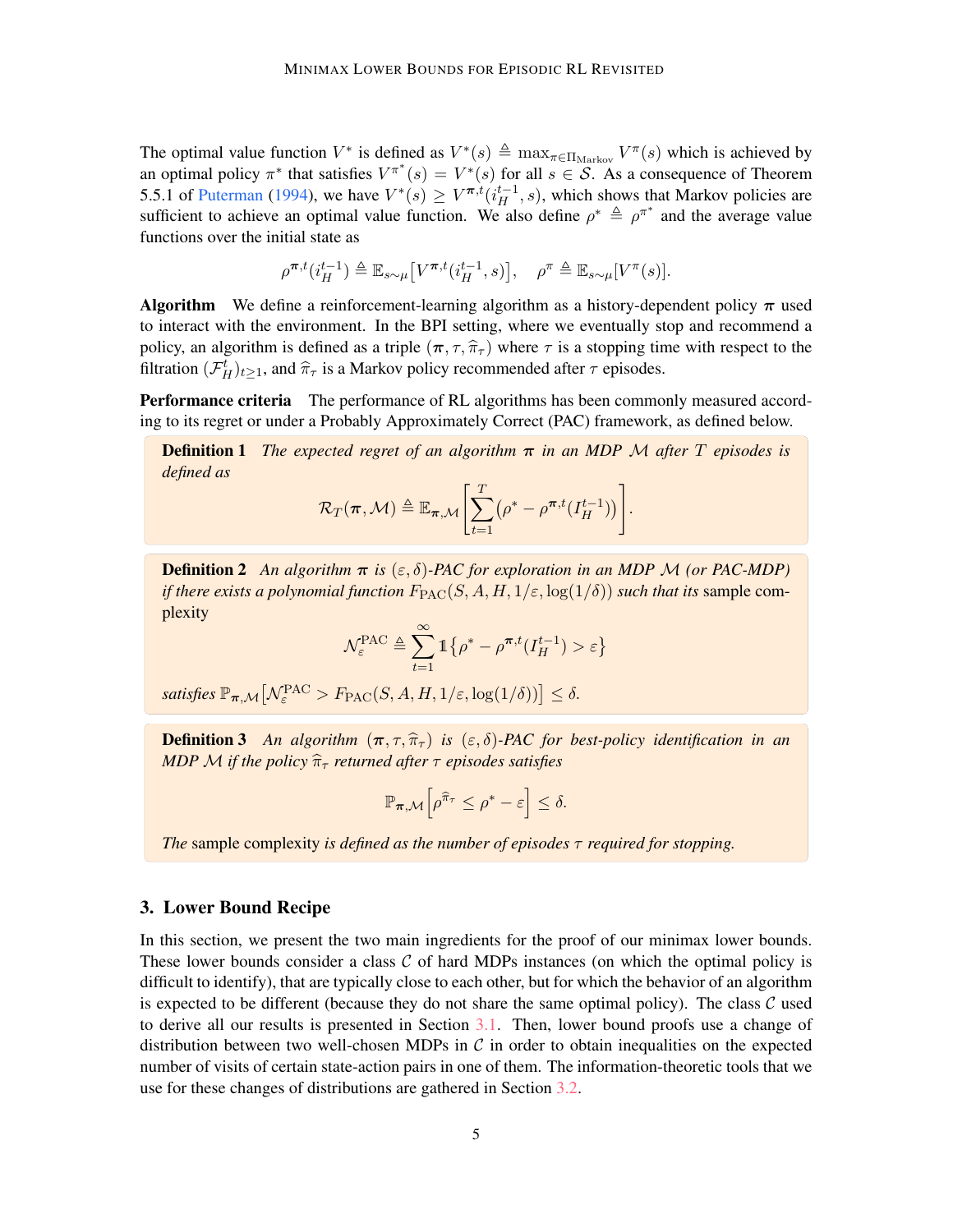#### 3.1. Hard MDP instances

From a high-level perspective, the family of MDPs that we use for our proofs behave like multiarmed bandits with  $\Theta(HSA)$  arms. To gain some intuition about the construction, assume that  $S = 4$  and consider the MDP in Figure 1. The agent starts in a *waiting state*  $s_w$  where it can take an action  $a_w$  to stay in  $s_w$  up to a stage  $\overline{H} < H$ , after which the agent has to leave  $s_w$ . From  $s_w$ , the agent can only transition to a state  $s_1$ , from which it can reach two absorbing states, a "good" state  $s_q$  and a "bad" state  $s_b$ . The state  $s_q$  is the only state where the agent can obtain a reward, which starts to be 1 at stage  $\overline{H}$  + 2. There is a single action  $a^*$  in state  $s_1$  that increases by  $\varepsilon$  the probability of arriving to the good state, and this action must be taken at a specific stage  $h^*$ . The intuition is that, in order to maximize the rewards, the agent must choose the right moment  $h \in \{1, \ldots, \overline{H}\}\$ to leave  $s_w$ , and then choose the good action  $a^* \in \{1, \ldots, A\}$  in  $s_1$ . This results in a total of  $\overline{H}A$  possible choices, or "arms" and the maximal reward is  $\Theta(\overline{H})$ . By analogy with the existing minimax regret bound for multi-armed bandits (Auer et al., 2002; Lattimore and Szepesvári, 2020), the regret lower bound should be  $\Omega(H\sqrt{HAT})$ , by taking  $\overline{H} = \Theta(H)$ .



Figure 1: Illustration of the class of hard MDPs for  $S = 4$ .

Inspired by the tree construction of Lattimore and Szepesvári  $(2020)$  for the lower bound in the average-reward setting, we now generalize these MDPs to  $S > 4$ . Consider a family of MDPs described as follows and illustrated in Figure 2. First, we state the following assumption, which we relax in Appendix D.

**Assumption 1** *The number of states and actions satisfy*  $S \geq 6$ ,  $A \geq 2$ , and there exists an integer d  $such that$   $S = 3 + (A<sup>d</sup> - 1)/(A - 1)$ *, which implies*  $d = \Theta(\log_A S)$ *. We further assume that*  $H \geq 3d$ *.* 

As in the previous case, there are three special states: a "waiting" state  $s_w$  where the agent starts and can choose to stay up to a stage  $\overline{H}$ , a "good" state  $s_q$  that is absorbing and is the only state where the agent obtains rewards, and a "bad" state  $s<sub>b</sub>$  that is absorbing and gives no reward. The other  $S - 3$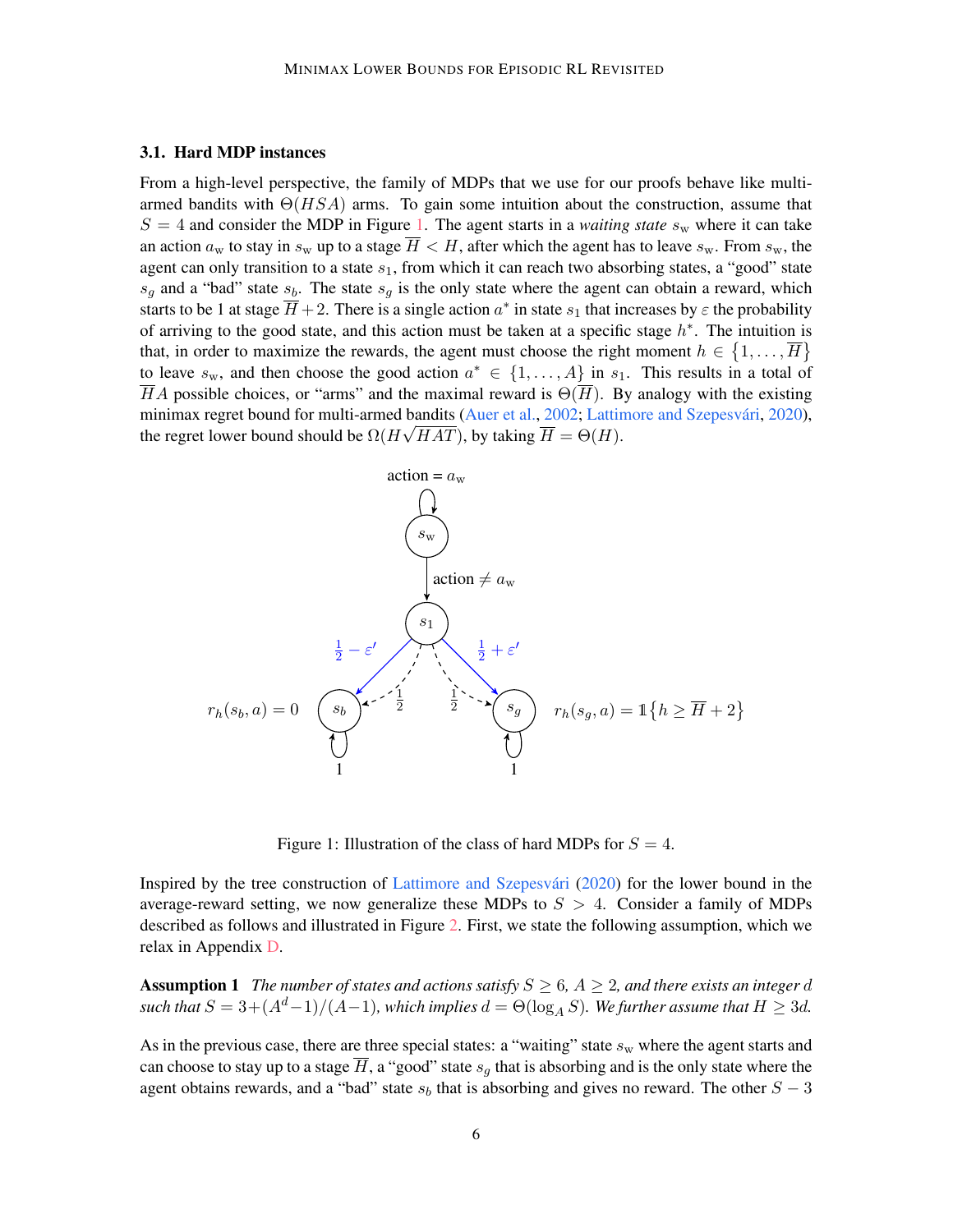states are arranged in a full A-ary tree of depth  $d - 1$ , which can be done since we assume there exists an integer d such that  $S - 3 = \sum_{i=0}^{d-1} A^i$ . The root of the tree is denoted by  $s_{\text{root}}$ , which can only be reached from  $s_w$ , and the states  $s_g$  and  $s_b$  can only be reached from the leaves of the tree.





Let  $\overline{H} \leq H - d$  be an integer that will be a parameter of the class of MDPs. Letting  $\mathcal{L} =$  ${s_1, s_2, \ldots, s_L}$  be the set of L leaves of the tree, we define for each

$$
(h^*, \ell^*, a^*) \in \{1+d, \ldots, \overline{H} + d\} \times \mathcal{L} \times \mathcal{A},
$$

an MDP  $\mathcal{M}_{(h^*,\ell^*,a^*)}$  as follows. For any state in the tree, the transitions are deterministic: the a-th action in a node leads to the  $a$ -th child of that node. The transitions from  $s_w$  are given by

$$
p_h(s_\mathbf{w}|s_\mathbf{w},a) \triangleq \mathbbm{1}\big\{a=a_\mathbf{w},h\leq \overline{H}\big\}\quad\text{and}\quad p_h(s_\mathrm{root}|s_\mathbf{w},a) \triangleq 1-p_h(s_\mathbf{w}|s_\mathbf{w},a).
$$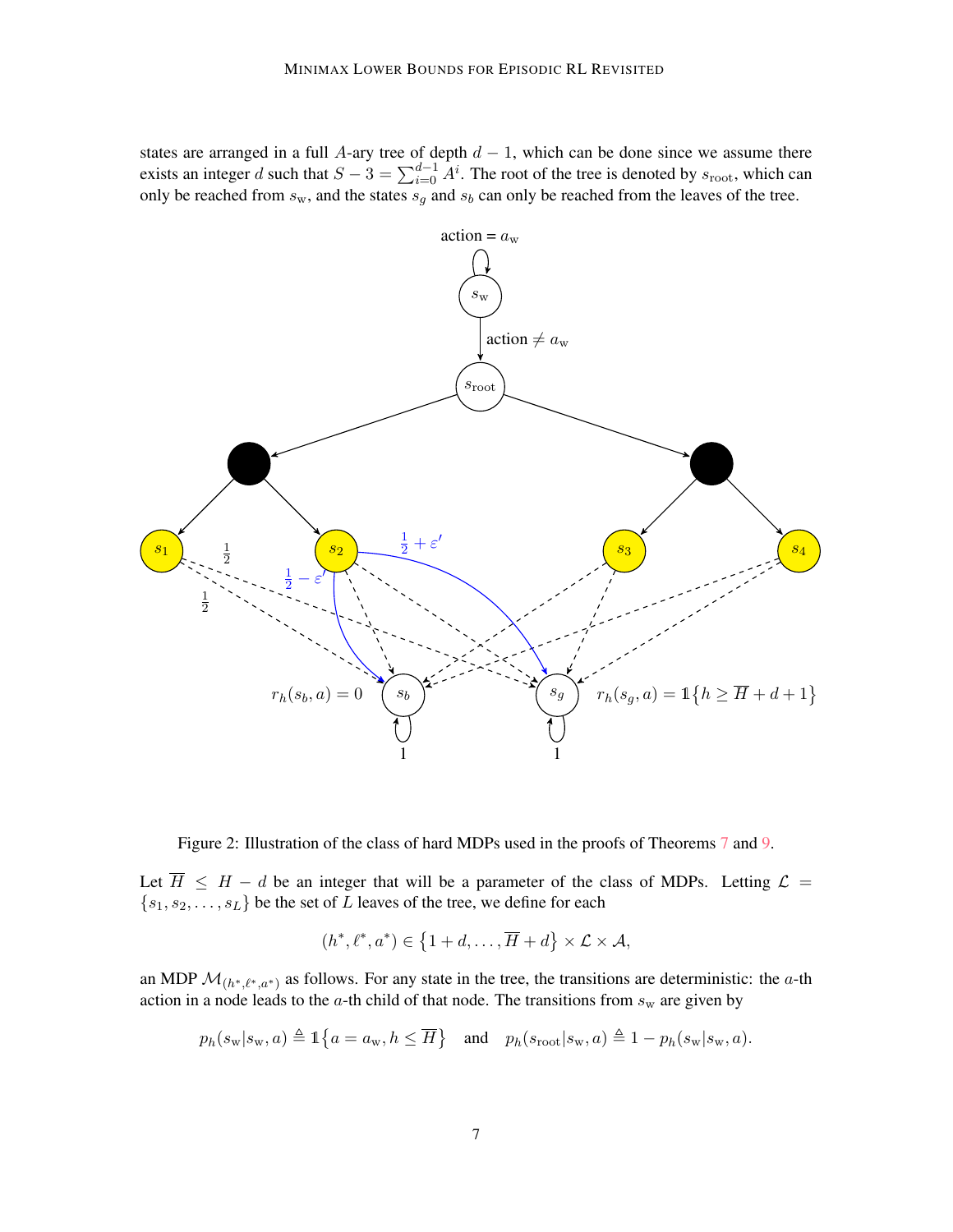That is, there is an action  $a_w$  that allows the agent to stay at  $s_w$  up to a stage  $\overline{H}$ . After stage  $\overline{H}$ , the agent has to traverse the tree down to the leaves. The transitions from any leaf  $s_i \in \mathcal{L}$  are given by

$$
p_h(s_g|s_i, a) \triangleq \frac{1}{2} + \Delta_{(h^*, \ell^*, a^*)}(h, s_i, a) \quad \text{and} \quad p_h(s_b|s_i, a) \triangleq \frac{1}{2} - \Delta_{(h^*, \ell^*, a^*)}(h, s_i, a), \tag{1}
$$

where  $\Delta_{(h^*,\ell^*,a^*)}(h, s_i, a) \triangleq \mathbb{1}\{(h, s_i, a) = (h^*, s_{\ell^*}, a^*)\} \cdot \varepsilon'$ , for some  $\varepsilon' \in [0,1/2]$  that is the second parameter of the class. This means that there is a single leaf  $\ell^*$  where the agent can choose an action  $a^*$  at stage  $h^*$  that increases the probability of arriving to the good state  $s_g$ . Finally, the states  $s_q$  and  $s_b$  are absorbing, that is, for any action a, we have  $p_h(s_b|s_b, a) \triangleq p_h(s_q|s_q, a) \triangleq 1$ . The reward function depends only on the state and is defined as

$$
\forall a \in \mathcal{A}, \quad r_h(s, a) \triangleq \mathbb{1}\big\{s = s_g, h \geq \overline{H} + d + 1\big\}
$$

so that the agent does not miss any reward if it chooses to stay at  $s_w$  until stage  $\overline{H}$ .

We further define a reference MDP  $\mathcal{M}_0$  which is an MDP of the above type but for which  $\Delta_0(h, s_i, a) \triangleq 0$  for all  $(h, s_i, a)$ . For every  $\varepsilon'$  and  $\overline{H}$ , we define the class  $\mathcal{C}_{\overline{H}, \varepsilon'}$  to be the set

$$
\mathcal{C}_{\overline{H},\varepsilon'}\triangleq \{\mathcal{M}_0\}\bigcup\bigl\{\mathcal{M}_{(h^*,\ell^*,a^*)}\bigr\}_{(h^*,\ell^*,a^*)\in\bigl\{1+d,...,\overline{H}+d\bigr\}\times\mathcal{L}\times\mathcal{A}}\ .
$$

#### 3.2. Change of Distribution Tools

**Definition 4** The Kullback-Leibler divergence between two distributions  $\mathbb{P}_1$  and  $\mathbb{P}_2$  on a measur*able space* (Ω, G) *is defined as*

$$
KL(\mathbb{P}_1, \mathbb{P}_2) \triangleq \int_{\Omega} \log \biggl( \frac{d\mathbb{P}_1}{d\mathbb{P}_2}(\omega) \biggr) d\mathbb{P}_1(\omega),
$$

*if*  $\mathbb{P}_1 \ll \mathbb{P}_2$  and  $+\infty$  *otherwise. For Bernoulli distributions, we define*  $\forall (p,q) \in [0,1]^2$ ,

$$
\text{kl}(p,q) \triangleq \text{KL}(\mathcal{B}(p), \mathcal{B}(q)) = p \log \left(\frac{p}{q}\right) + (1-p) \log \left(\frac{1-p}{1-q}\right).
$$

**Lemma 5 (proof in Appendix A)** Let  $M$  and  $M'$  be two MDPs that are identical except for *their transition probabilities, denoted by*  $p_h$  *and*  $p'_h$ *, respectively. Assume that we have*  $\forall (s, a)$ *,*  $p_h(\cdot|s,a) \ll p'_h(\cdot|s,a)$ . Then, for any stopping time  $\tau$  with respect to  $(\mathcal{F}_H^t)_{t\geq 1}$  that satisfies  $\mathbb{P}_M[\tau < \infty] = 1$ ,

$$
KL\left(\mathbb{P}_{\mathcal{M}}^{I_{H}^{T}}, \mathbb{P}_{\mathcal{M}'}^{I_{H}^{T}}\right) = \sum_{s \in \mathcal{S}} \sum_{a \in \mathcal{A}} \sum_{h \in [H-1]} \mathbb{E}_{\mathcal{M}}\left[N_{h,s,a}^{\tau}\right] KL\left(p_{h}(\cdot|s,a), p_{h}'(\cdot|s,a)\right),\tag{2}
$$

where  $N_{h,s,a}^{\tau} \triangleq \sum_{t=1}^{\tau} \mathbb{1}\{(S_h^t, A_h^t) = (s,a)\}$  and  $I_H^{\tau}$  :  $\Omega \to \bigcup_{t\geq 1} \mathcal{I}_H^t$  :  $\omega \mapsto I_H^{\tau(\omega)}(\omega)$  is the *random vector representing the history up to episode τ.* 

Lemma 6 (Lemma 1, Garivier et al., 2019) *Consider a measurable space* (Ω, F) *equipped with two distributions*  $\mathbb{P}_1$  *and*  $\mathbb{P}_2$ *. For any F*-measurable function  $Z : \Omega \to [0, 1]$ *, we have* 

$$
KL(\mathbb{P}_1, \mathbb{P}_2) \geq kl(\mathbb{E}_1[Z], \mathbb{E}_2[Z]),
$$

*where*  $\mathbb{E}_1$  *and*  $\mathbb{E}_2$  *are the expectations under*  $\mathbb{P}_1$  *and*  $\mathbb{P}_2$  *respectively.*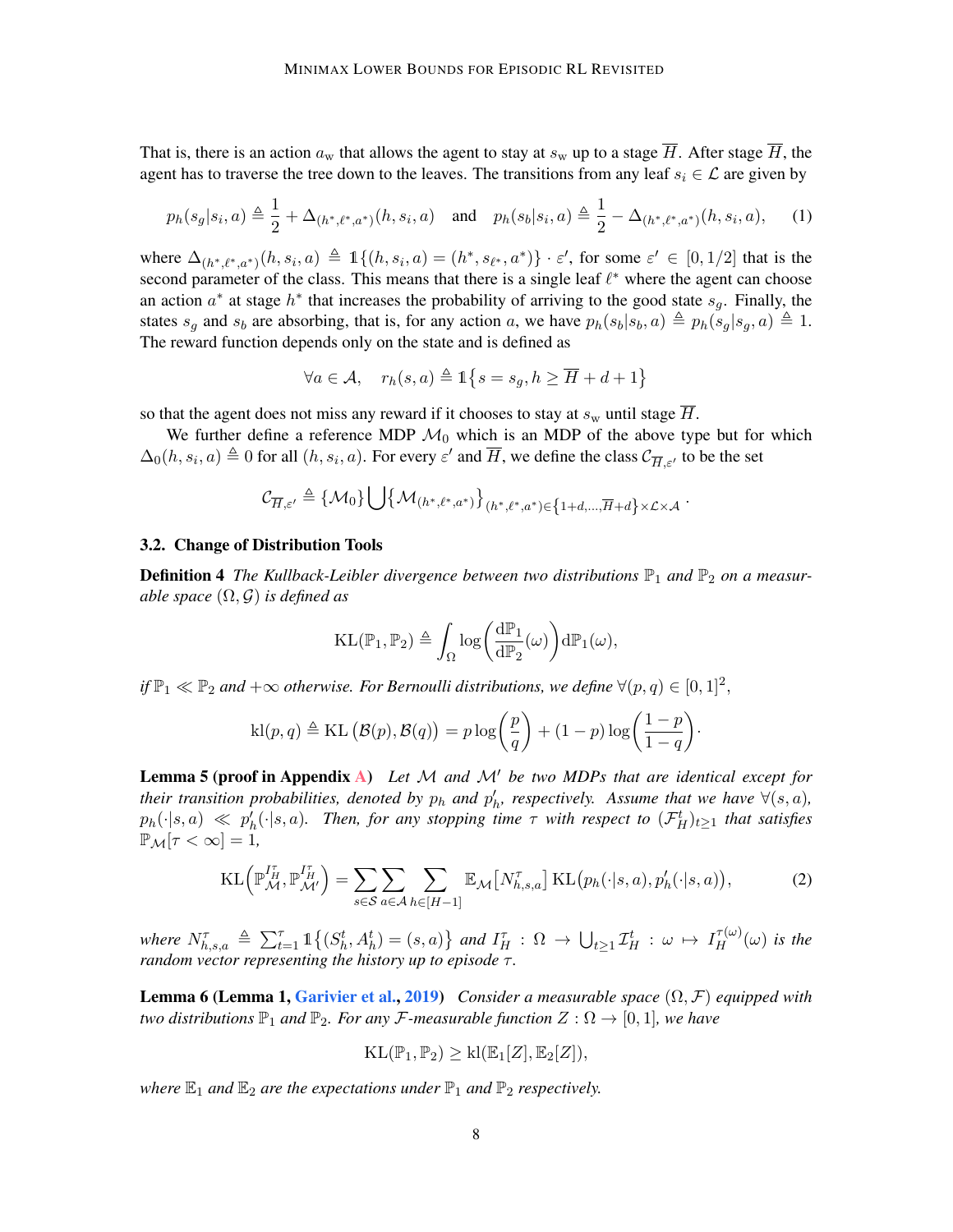## 4. Sample Complexity Lower Bounds

We are ready to state a new minimax lower bound on the sample complexity of best policy identification (see Definition 3), in an MDP with stage-dependent transitions. We note that unlike existing sample complexity lower bounds which also construct "bandit-like" hard instances (Strehl et al., 2009; Lattimore and Hutter, 2012; Dann and Brunskill, 2015), we do not refer to the bandit lower bound of Mannor and Tsitsiklis (2004), but instead use explicit change of distribution arguments based on the tools given in Section 3.2. This allows us to provide BPI lower bounds for algorithms that output randomized policies and to have a self-contained proof. As a consequence of this result, we then easily derive a PAC-MDP (see Definition 2) lower bound in Corollary 8, which is proved in Appendix B.

**Theorem 7** Let  $(\pi, \tau, \hat{\pi}_{\tau})$  be an algorithm that is  $(\epsilon, \delta)$ -PAC for best policy identification *in any finite episodic MDP. Then, under Assumption 1, there exists an MDP* M *with stagedependent transitions such that for*  $\varepsilon \leq H/24$ ,  $H \geq 4$  *and*  $\delta \leq 1/16$ ,

$$
\mathbb{E}_{\boldsymbol{\pi},\mathcal{M}}[\tau] \geq \frac{1}{3456} \frac{H^3 SA}{\varepsilon^2} \log\biggl(\frac{1}{\delta}\biggr).
$$

**Corollary 8** Let  $\pi$  be an algorithm that is  $(\varepsilon, \delta)$ -PAC for exploration according to Defini- $\tau$ *tion* 2 and that, in each episode t, plays a deterministic policy  $\pi$ <sub>t</sub>. Then, under the assump*tions of Theorem 7, there exists an MDP* M *such that*

$$
\mathbb{P}_{\pi,\mathcal{M}}\bigg[\mathcal{N}_{\varepsilon}^{\text{PAC}} > \frac{1}{6912}\frac{H^3SA}{\varepsilon^2}\log\bigg(\frac{1}{\delta}\bigg)-1\bigg] > \delta.
$$

**Proof of Theorem** 7 Without loss of generality, we assume that for any  $M$ , the algorithm satisfies  $\mathbb{P}_{\pi,\mathcal{M}}[\tau < \infty] = 1$ . Otherwise, there exists an MDP with  $\mathbb{E}_{\pi,\mathcal{M}}[\tau] = +\infty$  and the lower bound is trivial.

We will prove that the lower bound holds for the reference MDP  $\mathcal{M}_0$  defined in Section 3.1, that has no optimal action. To do so, we will consider changes of distributions with other MDPs in the class  $C_{\overline{H},\tilde{\varepsilon}}$  for  $\overline{H}$  to be chosen later and  $\tilde{\varepsilon} \triangleq 2\varepsilon/(H - \overline{H} - d)$ . These MDPs are of the form  $\mathcal{M}_{(h^*,\ell^*,a^*)}$  with  $(h^*,\ell^*,a^*)\in \left\{1+d,\ldots,\overline{H}+d\right\}\times\mathcal{L}\times\mathcal{A}$ , for which

$$
\Delta_{(h^*,\ell^*,a^*)}(h, s_i, a) = \mathbb{1}\{h = h^*, s_i = s_{\ell^*}, a = a^*\}\,\widetilde{\varepsilon},
$$

We recall that  $d-1$  is the depth of the tree. We denote by  $\mathbb{P}_{(h^*,\ell^*,a^*)} \triangleq \mathbb{P}_{\pi,\mathcal{M}_{(h^*,\ell^*,a^*)}}$  and  $\mathbb{E}_{(h^*,\ell^*,a^*)} \triangleq \mathbb{E}_{\pi,\mathcal{M}_{(h^*,\ell^*,a^*)}}$  the probability measure and expectation in the MDP  $\mathcal{M}_{(h^*,\ell^*,a^*)}$  by following  $\pi$  and by  $\mathbb{P}_0$  and  $\mathbb{E}_0$  the corresponding operators in the MDP  $\mathcal{M}_0$ .

**Suboptimality gap of**  $\hat{\pi}_{\tau}$  We can show that the value of the optimal policy in any of the MDPs  $\mathcal{M}_{(h^*,\ell^*a^*)}$  is  $\rho^* = (H - \overline{H} - d)(\frac{1}{2} + \widetilde{\varepsilon})$  and the value of the recommended policy  $\widehat{\pi}_{\tau}$  is

$$
\rho_{(h^*,\ell^*,a^*)}^{\hat{\pi}_{\tau}} = (H - \overline{H} - d) \left( \frac{1}{2} + \tilde{\varepsilon} \mathbf{P}_{(h^*,\ell^*,a^*)}^{\hat{\pi}_{\tau}} [S_{h^*} = s_{\ell^*}, A_{h^*} = a^*] \right)
$$

where  $\mathbf{P}_{(h^*,\ell^*,a^*)}^{\hat{\pi}_{\tau}}$  is the probability distribution over states and actions  $(S_h, A_h)_{h \in [H]}$  following the Markov policy  $\hat{\pi}_{\tau}$  in the MDP  $\mathcal{M}_{(h^*,\ell^*,a^*)}$ . Notice that  $\rho^{\hat{\pi}_{\tau}}_{(h^*,\ell^*,a^*)}$  is a random variable and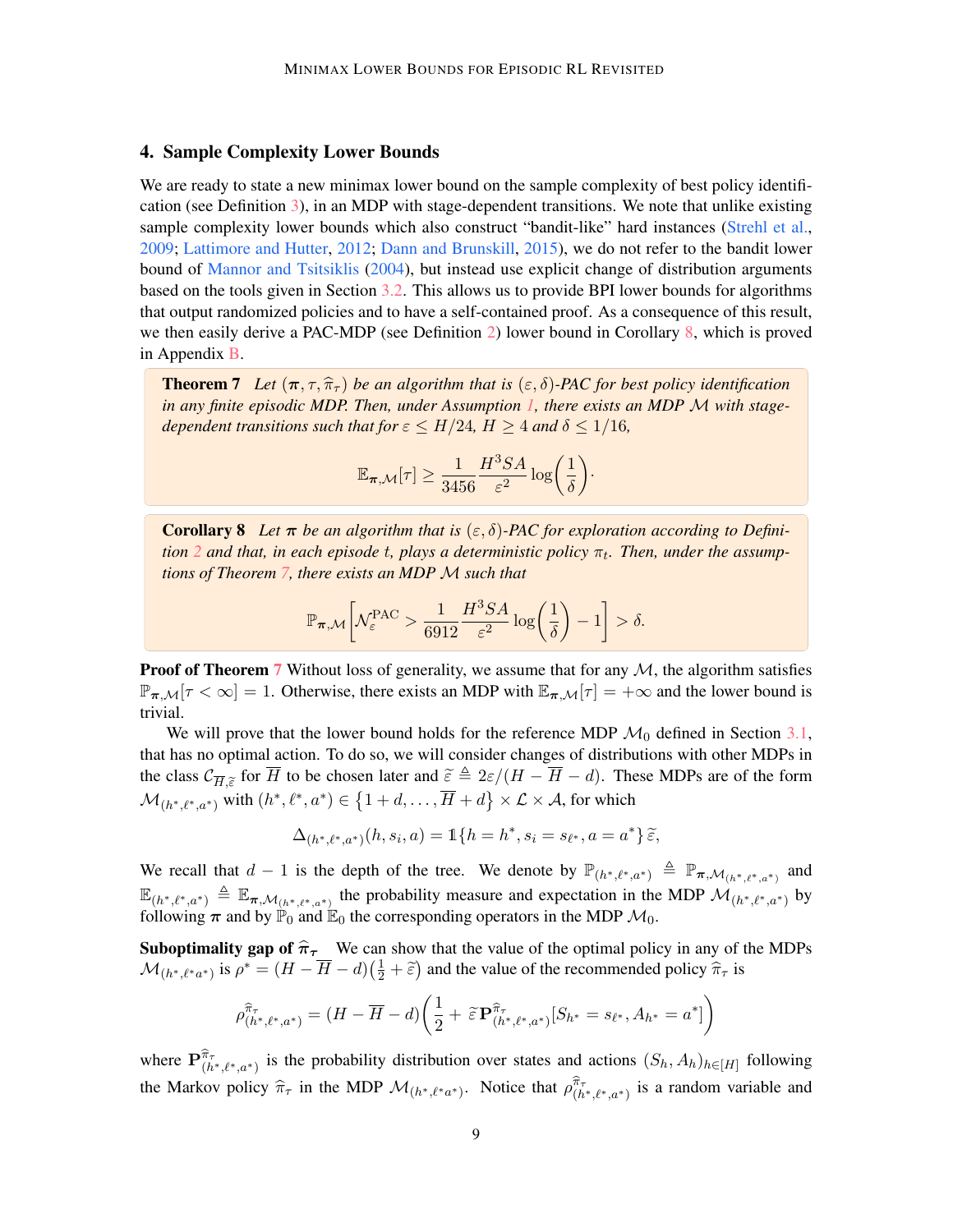$\mathbf{P}_{(h^*,\ell^*,a^*)}^{\hat{\pi}_{\tau}}$  is a random measure that are  $\mathcal{F}_{H}^{\tau}$ -measurable. Hence,

$$
\rho^* - \rho_{(h^*,\ell^*,a^*)}^{\hat{\pi}_{\tau}} = 2\varepsilon \Big(1 - \mathbf{P}_{(h^*,\ell^*,a^*)}^{\hat{\pi}_{\tau}}[S_{h^*} = s_{\ell^*}, A_{h^*} = a^*]\Big)
$$

and

$$
\rho^* - \rho_{(h^*,\ell^*,a^*)}^{\hat{\pi}_{\tau}} < \varepsilon \iff \mathbf{P}_{(h^*,\ell^*,a^*)}^{\hat{\pi}_{\tau}}[S_{h^*} = s_{\ell^*}, A_{h^*} = a^*] > \frac{1}{2}.
$$

**Definition of a "good" event**  $\mathcal{E}_{(h^*,\ell^*,a^*)}^{\tau}$  **for**  $\mathcal{M}_{(h^*,\ell^*a^*)}$  The transitions of all MDPs are the same up to the stopping time  $\eta = \min\{h \in [H] : S_h \in \mathcal{L}\}\$  when a leaf is reached. Hence,  $\eta$  depends only on the policy that is followed, and not on the parameters of the MDP, which allows us to define the random measure  $\mathbf{P}^{\hat{\pi}_{\tau}}$  as

$$
\mathbf{P}^{\widehat{\pi}_{\tau}}[S_{h^*} = s_{\ell^*}, A_{h^*} = a^*] \triangleq \mathbf{P}^{\widehat{\pi}_{\tau}}_{(h^*, \ell^*, a^*)}[S_{\eta} = s_{\ell^*}, A_{\eta} = a^*, \eta = h^*]
$$
\n
$$
= \mathbf{P}^{\widehat{\pi}_{\tau}}_{(h^*, \ell^*, a^*)}[S_{h^*} = s_{\ell^*}, A_{h^*} = a^*]
$$
\n(3)

since the probability distribution of  $(S_n, A_n, \eta)$  on the RHS of (3) does not depend on the parameters of the MDP  $(h^*, \ell^*, a^*)$ , given  $\eta = h^*$ . We define the event

$$
\mathcal{E}_{(h^*,\ell^*,a^*)}^{\tau} \triangleq \left\{ \mathbf{P}^{\widehat{\pi}_{\tau}}[S_{h^*} = s_{\ell^*}, A_{h^*} = a^*] > \frac{1}{2} \right\},\
$$

which is said to be "good" due to the fact that  $\mathcal{E}_{(h^*,\ell^*,a^*)}^{\tau} = \left\{ \rho_{(h^*,\ell^*,a^*)}^{\hat{\pi}_{\tau}} > \rho^* - \varepsilon \right\}$ . Since the algorithm is assumed to be  $(\varepsilon, \delta)$ -PAC for any MDP, we have

$$
\mathbb{P}_{(h^*,\ell^*,a^*)} \Big[ \mathcal{E}_{(h^*,\ell^*,a^*)}^{\tau} \Big] = \mathbb{P}_{(h^*,\ell^*,a^*)} \Big[ \rho_{(h^*,\ell^*,a^*)}^{\hat{\pi}_{\tau}} > \rho^* - \varepsilon \Big] \ge 1 - \delta.
$$

Lower bound on the expectation of  $\tau$  in the reference MDP  $\mathcal{M}_0$  Recall that

$$
N^{\tau}_{(h^*,\ell^*,a^*)} = \sum_{t=1}^{\tau} 1 \{ S^t_{h^*} = s_{\ell^*}, A^t_{h^*} = a^* \},
$$

such that  $\sum_{(h^*,\ell^*,a^*)} N^{\tau}_{(h^*,\ell^*,a^*)} = \tau$ . For any  $\mathcal{F}_{H}^{\tau}$ -measurable random variable Z taking values in  $[0, 1]$ , we have

$$
\mathbb{E}_{0}\left[N_{(h^*,\ell^*,a^*)}^{\tau}\right] \frac{16\varepsilon^2}{(H - \overline{H} - d)^2} \geq \mathbb{E}_{0}\left[N_{(h^*,\ell^*,a^*)}^{\tau}\right] \text{kl}\left(\frac{1}{2},\frac{1}{2} + \widetilde{\varepsilon}\right) \quad \text{by Lemma 14}
$$
\n
$$
= \text{KL}\left(\mathbb{P}_0^{I_H^{\tau}}, \mathbb{P}_{(h^*,\ell^*,a^*)}^{I_H^{\tau}}\right) \quad \text{by Lemma 5}
$$
\n
$$
\geq \text{kl}\left(\mathbb{E}_{0}[Z], \mathbb{E}_{(h^*,\ell^*,a^*)}[Z]\right) \quad \text{by Lemma 6}
$$

for any  $(h^*, \ell^*, a^*)$ , provided that  $\tilde{\varepsilon} \leq 1/4$ . Letting  $Z = \mathbb{1} \Big\{ \mathcal{E}_{(h^*, \ell^*, a^*)}^{\tau} \Big\}$  yields

$$
kl(\mathbb{E}_{0}[Z], \mathbb{E}_{(h^*, \ell^*, a^*)}[Z]) = kl\left(\mathbb{P}_{0}\left[\mathcal{E}_{(h^*, \ell^*, a^*)}^{\tau}\right], \mathbb{P}_{(h^*, \ell^*, a^*)}\left[\mathcal{E}_{(h^*, \ell^*, a^*)}^{\tau}\right]\right)
$$
  
\n
$$
\geq \left(1 - \mathbb{P}_{0}\left[\mathcal{E}_{(h^*, \ell^*, a^*)}^{\tau}\right]\right) \log \left(\frac{1}{1 - \mathbb{P}_{(h^*, \ell^*, a^*)}\left[\mathcal{E}_{(h^*, \ell^*, a^*)}^{\tau}\right]}\right) - \log(2) \quad \text{by Lemma 15}
$$
  
\n
$$
\geq \left(1 - \mathbb{P}_{0}\left[\mathcal{E}_{(h^*, \ell^*, a^*)}^{\tau}\right]\right) \log\left(\frac{1}{\delta}\right) - \log(2).
$$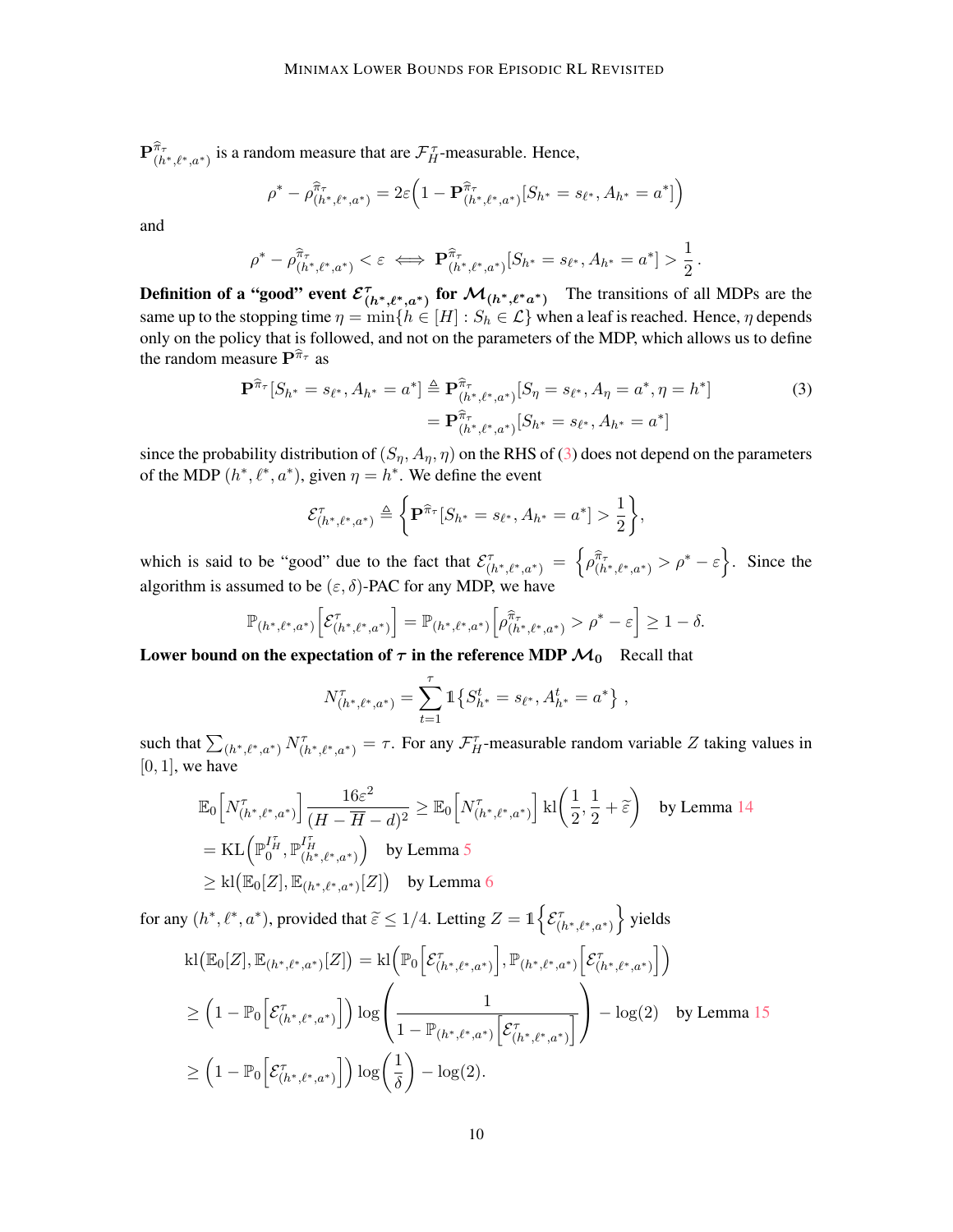Consequently,

$$
\mathbb{E}_0\Big[N^{\tau}_{(h^*,\ell^*,a^*)}\Big] \geq \frac{(H-\overline{H}-d)^2}{16\varepsilon^2}\bigg[\Big(1-\mathbb{P}_0\Big[\mathcal{E}^{\tau}_{(h^*,\ell^*,a^*)}\Big]\Big)\log\bigg(\frac{1}{\delta}\bigg)-\log(2)\bigg].
$$

Summing over all MDP instances, we obtain

$$
\mathbb{E}_{0}[\tau] \geq \sum_{(h^*,\ell^*,a^*)} \mathbb{E}_{0} \Big[ N^{\tau}_{(h^*,\ell^*,a^*)} \Big] \n\geq \frac{(H - \overline{H} - d)^2}{16\varepsilon^2} \Bigg[ \left( \overline{H}LA - \sum_{(h^*,\ell^*,a^*)} \mathbb{P}_{0} \Big[ \mathcal{E}^{\tau}_{(h^*,\ell^*,a^*)} \Big] \right) \log \left( \frac{1}{\delta} \right) - \overline{H}LA \log(2) \Bigg].
$$
\n(4)

Now, we have

$$
\sum_{(h^*,\ell^*,a^*)} \mathbb{P}_0\Big[\mathcal{E}_{(h^*,\ell^*,a^*)}^{\tau}\Big] = \mathbb{E}_0\Bigg[\sum_{(h^*,\ell^*,a^*)} \mathbb{1}\bigg\{\mathbf{P}^{\widehat{\pi}_{\tau}}[S_{h^*} = s_{\ell^*}, A_{h^*} = a^*] > \frac{1}{2}\bigg\}\Bigg] \le 1. \tag{5}
$$

Above we used the fact that

$$
\sum_{(h^*,\ell^*,a^*)} \mathbf{P}^{\hat{\pi}_{\tau}}[S_{h^*}=s_{\ell^*},A_{h^*}=a^*] = \sum_{h^*} \mathbf{P}^{\hat{\pi}_{\tau}}[S_{h^*}\in\mathcal{L}] = 1
$$

since, at a single stage  $h^* \in \{1+d, \overline{H}+d\}$ , a leaf state will be reached almost surely. This implies that, if there exists  $(h^*, \ell^*, a^*)$  such that  $\mathbf{P}^{\hat{\pi}_{\tau}}[S_{h^*} = s_{\ell^*}, A_{h^*} = a^*] > \frac{1}{2}$  $\frac{1}{2}$ , then, for any other  $(h', \ell', a') \neq (h^*, \ell^*, a^*)$ , we have  $\mathbf{P}^{\hat{\pi}_{\tau}}[S_{h'} = s_{\ell'}, A_{h'} = a'] < \frac{1}{2}$  $\frac{1}{2}$ , which proves (5).

Plugging  $(5)$  in  $(4)$  yields

$$
\mathbb{E}_0[\tau] \ge \frac{(H - \overline{H} - d)^2}{16\varepsilon^2} \left[ (\overline{H}LA - 1) \log\left(\frac{1}{\delta}\right) - \overline{H}LA \log(2) \right]
$$
  
 
$$
\ge \overline{H}LA \frac{(H - \overline{H} - d)^2}{32\varepsilon^2} \log\left(\frac{1}{\delta}\right)
$$
 (6)

П

where we used the assumption that  $\delta \leq 1/16$ . The number of leaves  $L = (1 - 1/A)(S - 3) + 1/A$ satisfies  $L \geq S/4$ , since we assume  $A \geq 2$ ,  $S \geq 6$ . Taking  $\overline{H} = H/3$  and with the assumption  $d \leq H/3$ , we obtain

$$
\mathbb{E}_0[\tau] \geq \frac{H^3SA}{3456\varepsilon^2}\log\bigg(\frac{1}{\delta}\bigg).
$$

Finally, the condition  $\varepsilon \leq H/24$  implies that  $\tilde{\varepsilon} \leq 1/4$ , as required above.

## 5. Regret Lower Bound

Using again change of distributions between MDPs in a class  $\mathcal{C}_{\overline{H},\varepsilon}$ , we prove the following result.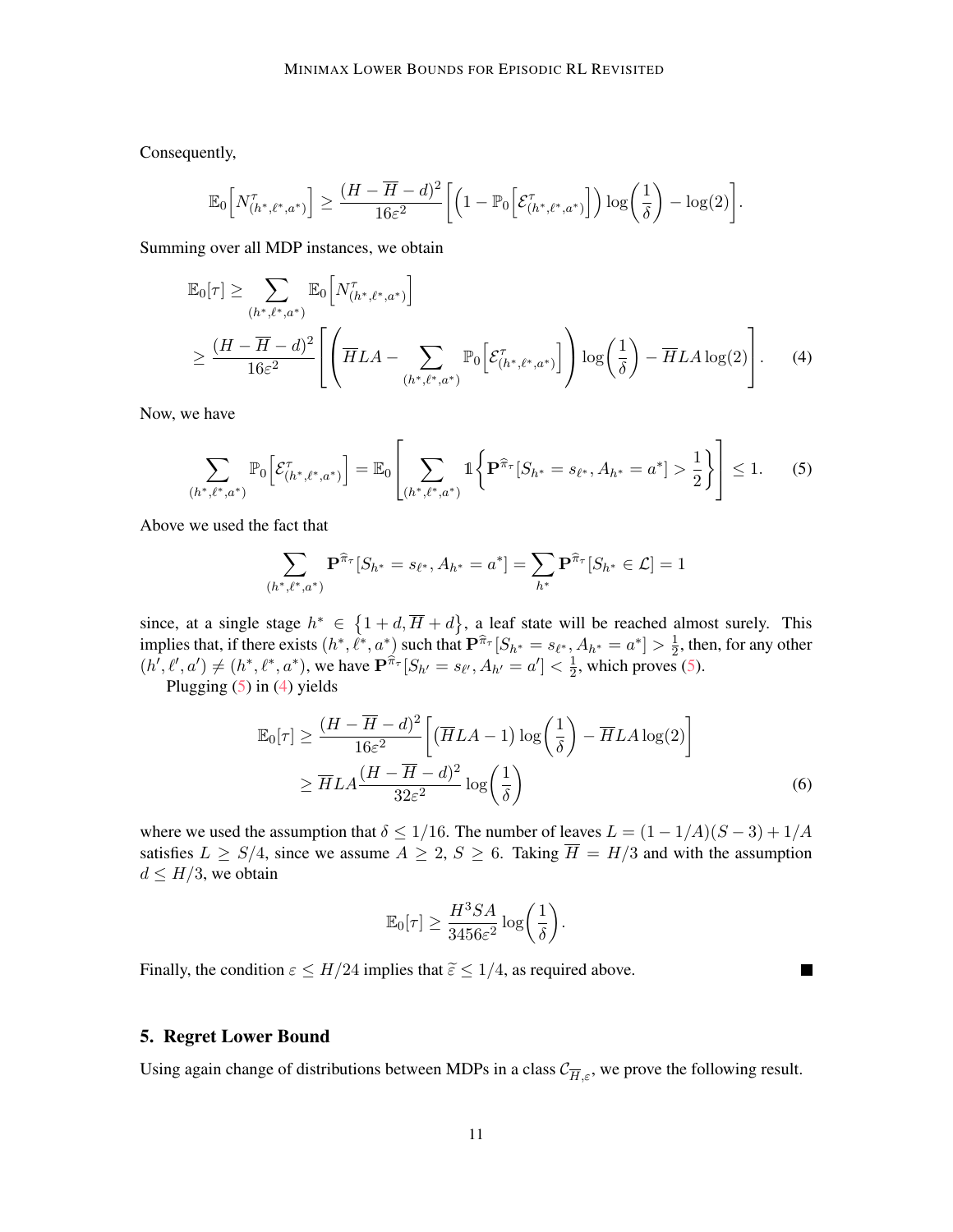**Theorem 9** *Under Assumption 1, for any algorithm*  $\pi$ *, there exists an MDP*  $M_{\pi}$  *whose transitions depend on the stage h, such that, for*  $T \geq HSA$ 

$$
\mathcal{R}_T(\pi,\mathcal{M}_\pi) \geq \frac{1}{48\sqrt{6}}\sqrt{H^3SAT}.
$$

**Proof** Consider the class of MDPs  $C_{\overline{H}_{\mathcal{E}}}$  introduced in Section 3.1, with  $\overline{H}$  and  $\epsilon$  to be chosen later. This class contains a reference MDP  $\mathcal{M}_0$  and MDPs of the form  $\mathcal{M}_{(h^*,\ell^*,a^*)}$  parameterized by

$$
(h^*, \ell^*, a^*) \in \left\{1+d, \ldots, \overline{H} + d\right\} \times \mathcal{L} \times \mathcal{A}
$$

in which

$$
\Delta_{(h^*,\ell^*,a^*)}(h,s_i,a) \triangleq \mathbb{1}\{(h,s_i,a) = (h^*,s_{\ell^*},a^*)\}\varepsilon.
$$

As already mentioned, this family of MDPs behave like bandits, hence our proof follows the one for minimax lower bound in bandits (see, e.g., Bubeck and Cesa-Bianchi 2012).

**Regret of**  $\pi$  **in**  $\mathcal{M}_{(h^*,\ell^*,a^*)}$  The mean reward gathered by  $\pi$  in  $\mathcal{M}_{(h^*,\ell^*,a^*)}$  is given by

$$
\mathbb{E}_{(h^*, \ell^*, a^*)} \left[ \sum_{t=1}^T \sum_{h=1}^H r_h(S_h^t, A_h^t) \right] = \sum_{t=1}^T \mathbb{E}_{(h^*, \ell^*, a^*)} \left[ \sum_{h=\overline{H}+d+1}^H 1\{S_h^t = s_g\} \right]
$$

$$
= (H - \overline{H} - d) \sum_{t=1}^T \mathbb{P}_{(h^*, \ell^*, a^*)} \left[ S_{\overline{H}+d+1}^t = s_g \right].
$$

For any  $h \in \{1+d, \ldots, \overline{H} + d\},\$ 

$$
\mathbb{P}_{(h^*,\ell^*,a^*)}[S_{h+1}^t = s_g]
$$
\n
$$
= \mathbb{P}_{(h^*,\ell^*,a^*)}[S_h^t = s_g] + \frac{1}{2}\mathbb{P}_{(h^*,\ell^*,a^*)}[S_h^t \in \mathcal{L}] + \mathbb{1}\{h = h^*\}\mathbb{P}_{(h^*,\ell^*,a^*)}[S_h^t = s_{\ell^*}, A_h^t = a^*]\varepsilon. \tag{7}
$$

Indeed, if  $S_{h+1}^t = s_g$ , we have either  $S_h^t = s_g$  or  $S_{h+1}^t \in \mathcal{L}$ . In the latter case, the agent has  $1/2$ probability of arriving at  $s_g$ , plus  $\varepsilon$  if the stage is  $h^*$ , the leaf is  $s_{\ell^*}$  and the action is  $a^*$ .

Using the facts that  $\mathbb{P}_{(h^*,\ell^*,a^*)}\left[S^t_{1+d} = s_g\right] = 0$  because the agent needs first to traverse the tree and  $\sum_{h=1+d}^{H+d} \mathbb{P}_{(h^*,\ell^*,a^*)} \big[ S_h^t \in \mathcal{L} \big] = 1$  because the agent traverses the tree only once in one episode, we obtain from (7) that

$$
\mathbb{P}_{(h^*,\ell^*,a^*)} \Big[ S^t_{\overline{H}+d+1} = s_g \Big] = \sum_{h=1+d}^{H+d} \frac{1}{2} \mathbb{P}_{(h^*,\ell^*,a^*)} \Big[ S^t_h \in \mathcal{L} \Big] + \mathbb{1} \{ h = h^* \} \mathbb{P}_{(h^*,\ell^*,a^*)} \Big[ S^t_h = s_{\ell^*}, A^t_h = a^* \Big] \varepsilon
$$
  
=  $\frac{1}{2} + \varepsilon \mathbb{P}_{(h^*,\ell^*,a^*)} \Big[ S^t_{h^*} = s_{\ell^*}, A^t_{h^*} = a^* \Big].$ 

Hence, the optimal value in any of the MDPs is  $\rho^* = (H - \overline{H} - d)(1/2 + \varepsilon)$ , which is obtained by the policy that starts to traverse the tree at step  $h^*$  – d then chooses to go to the leaf  $s_{\ell^*}$  and performs action  $a^*$ . The regret of  $\pi$  in  $\mathcal{M}_{(h^*,\ell^*,a^*)}$  is then

$$
\mathcal{R}_T(\pi, \mathcal{M}_{(h^*, \ell^*, a^*)}) = T(H - \overline{H} - d)\varepsilon \left(1 - \frac{1}{T} \mathbb{E}_{(h^*, \ell^*, a^*)} \left[N_{(h^*, \ell^*, a^*)}^T\right]\right)
$$
  

$$
= \sum_{k=1}^T \mathbb{E}_{\mathcal{S}_{(h^*, \ell^*)}}[S_{(h^*, \ell^*, a^*)}^T] \left(N_{(h^*, \ell^*, a^*)}^T\right]
$$

where  $N_{(h^*,\ell^*,a^*)}^T = \sum_{t=1}^T \mathbb{1} \{ S_{h^*}^t = s_{\ell^*}, A_{h^*}^t = a^* \}.$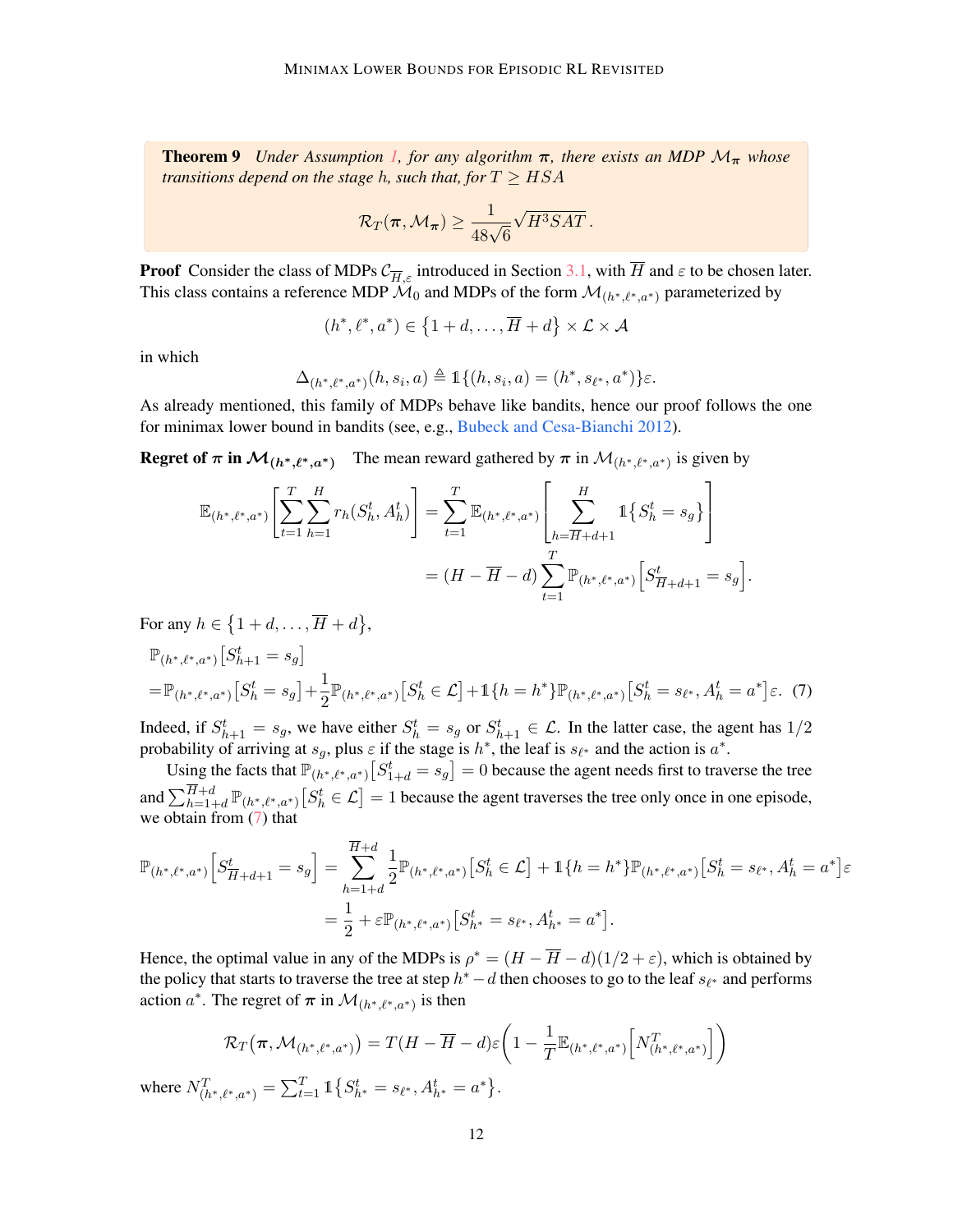**Maximum regret of**  $\pi$  **over all possible**  $\mathcal{M}_{(h^*,\ell^*,a^*)}$  We first lower bound the maximum of the regret by the mean over all instances

$$
\max_{(h^*, \ell^*, a^*)} \mathcal{R}_T(\pi, \mathcal{M}_{(h^*, \ell^*, a^*)}) \ge \frac{1}{\overline{H}LA} \sum_{(h^*, \ell^*, a^*)} \mathcal{R}_T(\pi, \mathcal{M}_{(h^*, \ell^*, a^*)})
$$
\n
$$
\ge T(H - \overline{H} - d) \varepsilon \left(1 - \frac{1}{\overline{H}LAT} \sum_{(h^*, \ell^*, a^*)} \mathbb{E}_{(h^*, \ell^*, a^*)} \left[N^T_{(h^*, \ell^*, a^*)}\right]\right),
$$
\n(8)

so that, in order to lower bound the regret, we need an upper bound on the sum of  $\mathbb{E}_{(h^*,\ell^*,a^*)}\Big[N^T_{(h^*,\ell^*,a^*)}\Big]$ over all MDP instances  $(h^*, \ell^*, a^*)$ . For this purpose, we will relate each expectation to the expectation of the same quantity under the reference MDP  $\mathcal{M}_0$ .

\nUpper bound on\n
$$
\sum \mathbb{E}_{(h^*,\ell^*,a^*)} \left[ N_{(h^*,\ell^*,a^*)}^T \right]
$$
\nSince\n $N_{(h^*,\ell^*,a^*)}^T / T \in [0,1]$ ,\nLemma 6 gives us\n $\text{kl}\left( \frac{1}{T} \mathbb{E}_0 \left[ N_{(h^*,\ell^*,a^*)}^T \right], \frac{1}{T} \mathbb{E}_{(h^*,\ell^*,a^*)} \left[ N_{(h^*,\ell^*,a^*)}^T \right] \right) \leq \text{KL}\left( \mathbb{P}_0^{I_H^T}, \mathbb{P}_{(h^*,\ell^*,a^*)}^{I_H^T} \right).$ \n

By Pinsker's inequality,  $(p - q)^2 \le (1/2) \text{ kl}(p, q)$ , it implies

$$
\frac{1}{T} \mathbb{E}_{(h^*, \ell^*, a^*)} \Big[ N_{(h^*, \ell^*, a^*)}^T \Big] \leq \frac{1}{T} \mathbb{E}_{0} \Big[ N_{(h^*, \ell^*, a^*)}^T \Big] + \sqrt{\frac{1}{2} \text{KL} \Big( \mathbb{P}_{0}^{I_H^T}, \mathbb{P}_{(h^*, \ell^*, a^*)}^{I_H^T} \Big)}
$$

and, by Lemma 5, we know that

$$
KL\left(\mathbb{P}_{0}^{I_{H}^{T}}, \mathbb{P}_{(h^{*},\ell^{*},a^{*})}^{I_{H}^{T}}\right) = \mathbb{E}_{0}\left[N_{(h^{*},\ell^{*},a^{*})}^{T}\right]kl(1/2,1/2+\varepsilon)
$$

since  $\mathcal{M}_0$  and  $\mathcal{M}_{(h^*,\ell^*,a^*)}$  only differ at stage  $h^*$  when  $(s, a) = (s_{\ell^*}, a^*)$ . Assuming that  $\varepsilon \leq 1/4$ , we have  $\text{kl}(1/2, 1/2 + \varepsilon) \leq 4\varepsilon^2$  by Lemma 14, and, consequently

$$
\frac{1}{T} \mathbb{E}_{(h^*, \ell^*, a^*)} \Big[ N_{(h^*, \ell^*, a^*)}^T \Big] \le \frac{1}{T} \mathbb{E}_0 \Big[ N_{(h^*, \ell^*, a^*)}^T \Big] + \sqrt{2} \varepsilon \sqrt{\mathbb{E}_0 \Big[ N_{(h^*, \ell^*, a^*)}^T \Big]}.
$$
\n(9)

The sum of  $N^T_{(h^*,\ell^*,a^*)}$  over all instances  $(h^*,\ell^*,a^*) \in \{1+d,\ldots,\overline{H}+d\} \times \mathcal{L} \times \mathcal{A}$  is

$$
\sum_{(h^*,\ell^*,a^*)} N_{(h^*,\ell^*,a^*)}^T = \sum_{t=1}^T \sum_{h^*=1+d}^{\overline{H}+d} 1 \{ S_{h^*}^t \in \mathcal{L} \} = T
$$
\n(10)

since for a single stage  $h^* \in \{1+d, \ldots, \overline{H} + d\}$ , we have  $S_{h^*}^t \in \mathcal{L}$  almost surely.

Summing (9) over all instances  $(h^*, \ell^*, a^*)$  and using (10), we obtain using the Cauchy-Schwartz inequality that

$$
\frac{1}{T} \sum_{(h^*, \ell^*, a^*)} \mathbb{E}_{(h^*, \ell^*, a^*)} \Big[ N_{(h^*, \ell^*, a^*)}^T \Big] \le 1 + \sqrt{2} \varepsilon \sum_{(h^*, \ell^*, a^*)} \sqrt{\mathbb{E}_0 \Big[ N_{(h^*, \ell^*, a^*)}^T \Big]} \le 1 + \sqrt{2} \varepsilon \sqrt{\overline{H} L A T} .
$$
\n(11)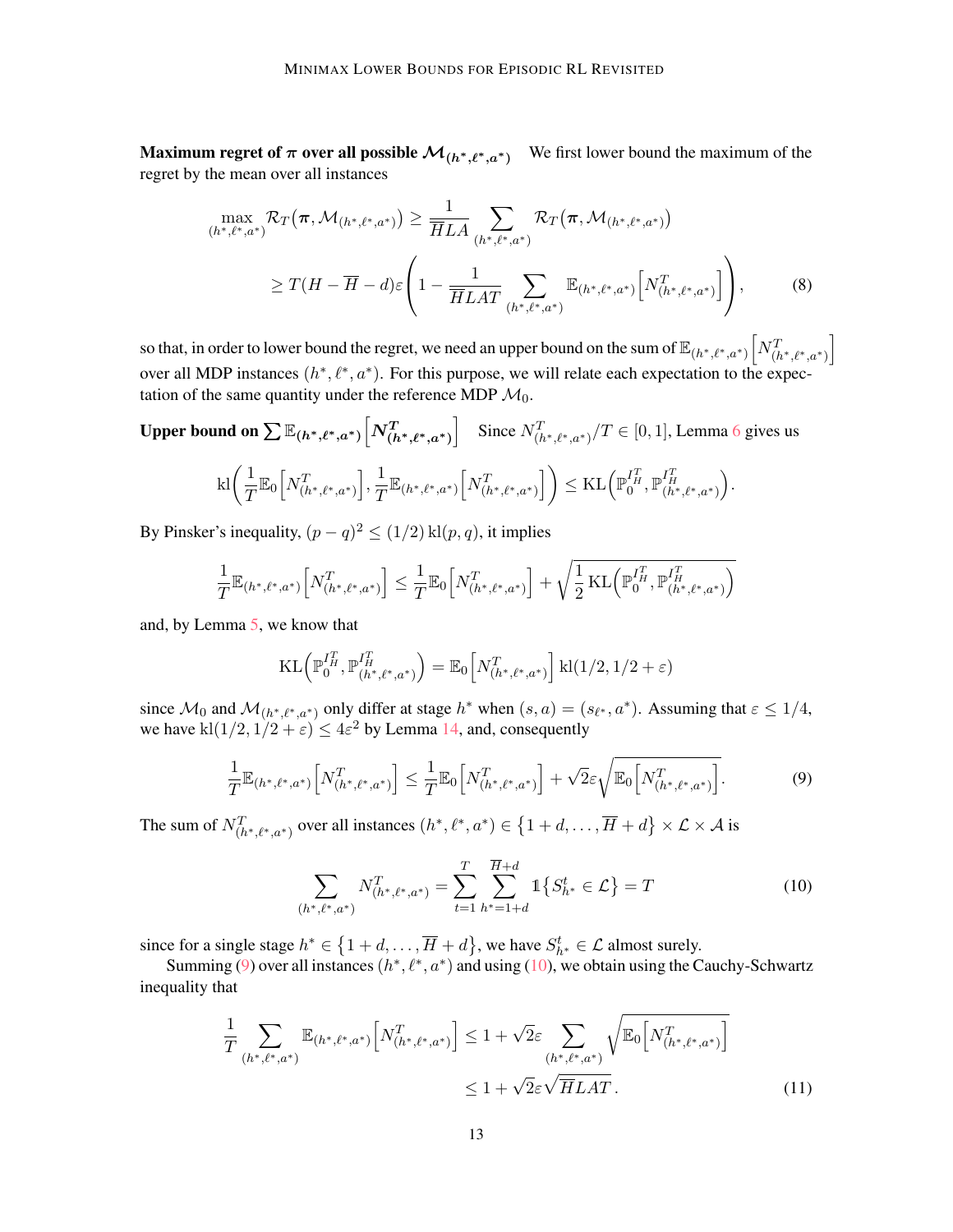**Optimizing**  $\varepsilon$  **and choosing**  $\overline{H}$  Plugging (11) in (8), we obtain

$$
\max_{(h^*,\ell^*,a^*)} \mathcal{R}_T(\pi,\mathcal{M}_{(h^*,\ell^*,a^*)}) \ge T(H - \overline{H} - d)\varepsilon \Bigg(1 - \frac{1}{\overline{H}LA} - \frac{\sqrt{2}\varepsilon\sqrt{\overline{H}LAT}}{\overline{H}LA}\Bigg).
$$

The value of  $\varepsilon$  which maximizes the lower bound is  $\varepsilon = \frac{1}{2}$  $\frac{1}{2\sqrt{2}}$  $\left(1 - \frac{1}{\overline{H}LA}\right) \sqrt{\frac{\overline{H}LA}{T}}$  which yields

$$
\max_{(h^*,\ell^*,a^*)} \mathcal{R}_T(\pi,\mathcal{M}_{(h^*,\ell^*,a^*)}) \ge \frac{1}{4\sqrt{2}} \left(1 - \frac{1}{\overline{H}LA}\right) (H - \overline{H} - d) \sqrt{\overline{H}LAT}.\tag{12}
$$

 $\blacksquare$ 

The number of leaves is  $L = (1 - 1/A)(S - 3) + 1/A \geq S/4$ , since  $A \geq 2$  and  $S \geq 6$ . We choose  $\overline{H} = H/3$  and use the assumptions that  $A \geq 2$  and  $d \leq H/3$  to obtain

$$
\max_{(h^*,\ell^*,a^*)} \mathcal{R}_T(\pi,\mathcal{M}_{(h^*,\ell^*,a^*)}) \geq \frac{1}{48\sqrt{6}}H\sqrt{HSAT}.
$$

Finally, the assumption that  $\varepsilon \leq 1/4$  is satisfied if  $T \geq HSA$ .

## 6. Discussion

The lower bounds presented in Theorems 7 and 9 hold for MDPs with stage-dependent transitions. As explained in Appendix C, their proof can be easily adapted to the case where the transitions  $p_h(\cdot|s, a)$  do not depend on h and the bounds become  $\Omega\left(\frac{SAH^2}{\epsilon^2}\right)$  $\frac{4H^2}{\varepsilon^2}\log\left(\frac{1}{\delta}\right)$  $\left(\frac{1}{\delta}\right)$  and  $\Omega(\sqrt{H^2SAT})$ , respectively.

Our proofs require us to be able to build a full  $A$ -ary tree containing roughly  $S$  nodes whose depth d is small when compared to the horizon H, that is  $d \leq H/3$  (Assumption 1). In Appendix D, we explain how to obtain the same bounds if we cannot build a full tree, and how the bounds become exponential in H if  $d > H/3$ .

## Acknowledgments

The research presented was supported by European CHIST-ERA project DELTA, French Ministry of Higher Education and Research, Nord-Pas-de-Calais Regional Council, French National Research Agency project BOLD (ANR19-CE23-0026-04) and the SFI Sachsen-Anhalt for the project RE-BCI.

#### References

- Peter Auer, Nicolo Cesa-Bianchi, Yoav Freund, and Robert E Schapire. The nonstochastic multiarmed bandit problem. *SIAM journal on computing*, 2002.
- Mohammad Gheshlaghi Azar, Ré Munos, and Bert Kappen. On the sample complexity of reinforcement learning with a generative model. In *Proceedings of the 29th International Conference on Machine Learning*, 2012.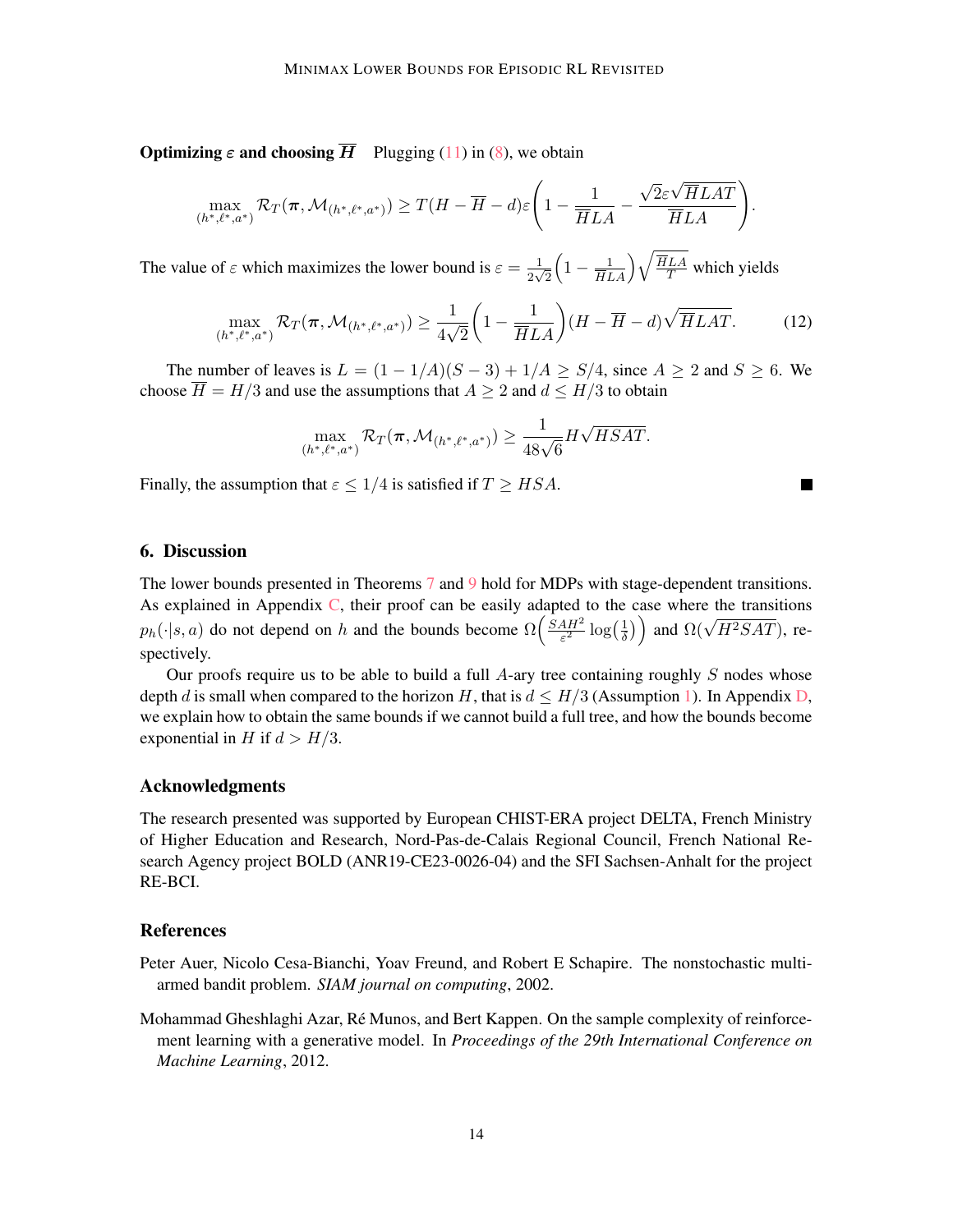- Mohammad Gheshlaghi Azar, Ian Osband, and Remi Munos. Minimax regret bounds for rein- ´ forcement learning. In *Proceedings of the 34th International Conference on Machine Learning*, 2017.
- Sebastien Bubeck and Nicolo Cesa-Bianchi. Regret analysis of stochastic and nonstochastic multi- ´ armed bandit problems. *Foundations and Trends in Machine Learning*, 2012.
- Christoph Dann and Emma Brunskill. Sample complexity of episodic fixed-horizon reinforcement learning. In *Advances in Neural Information Processing Systems*, 2015.
- Christoph Dann, Tor Lattimore, and Emma Brunskill. Unifying PAC and regret: Uniform PAC bounds for episodic reinforcement learning. In *Advances in Neural Information Processing Systems*, 2017.
- Christoph Dann, Lihong Li, Wei Wei, and Emma Brunskill. Policy certificates: Towards accountable reinforcement learning. In *Proceedings of the 36th International Conference on Machine Learning*, 2019.
- Aurélien Garivier, Pierre Ménard, and Gilles Stoltz. Explore first, exploit next: The true shape of regret in bandit problems. *Mathematics of Operations Research*, 2019.
- Thomas Jaksch, Ronald Ortner, and Peter Auer. Near-optimal regret bounds for reinforcement learning. *Journal of Machine Learning Research*, 2010.
- Nan Jiang, Akshay Krishnamurthy, Alekh Agarwal, John Langford, and Robert E. Schapire. Contextual decision processes with low Bellman rank are PAC-learnable. In *Proceedings of the 34th International Conference on Machine Learning*, 2017.
- Chi Jin, Zeyuan Allen-Zhu, Sebastien Bubeck, and Michael I Jordan. Is Q-learning provably efficient? In *Advances in Neural Information Processing Systems*, 2018.
- Sham Kakade. *On the Sample Complexity of Reinforcement Learning*. PhD thesis, University College London, 2003.
- Tor Lattimore and Marcus Hutter. PAC bounds for discounted MDPs. In *International Conference on Algorithmic Learning Theory*, 2012.
- Tor Lattimore and Csaba Szepesvári. *Bandit algorithms*. Cambridge University Press, 2020.
- Shie Mannor and John N Tsitsiklis. The sample complexity of exploration in the multi-armed bandit problem. *Journal of Machine Learning Research*, 2004.
- Pierre Menard, Omar Darwiche Domingues, Anders Jonsson, Emilie Kaufmann, Edouard Leurent, ´ and Michal Valko. Fast active learning for pure exploration in reinforcement learning. *arXiv:2007.13442*, 2020.
- Martin L Puterman. *Markov decision processes: discrete stochastic dynamic programming*. John Wiley & Sons, 1994.
- Alexander L. Strehl, Lihong Li, and Michael L. Littman. Reinforcement learning in finite MDPs: PAC analysis. *Journal of Machine Learning Research*, 2009.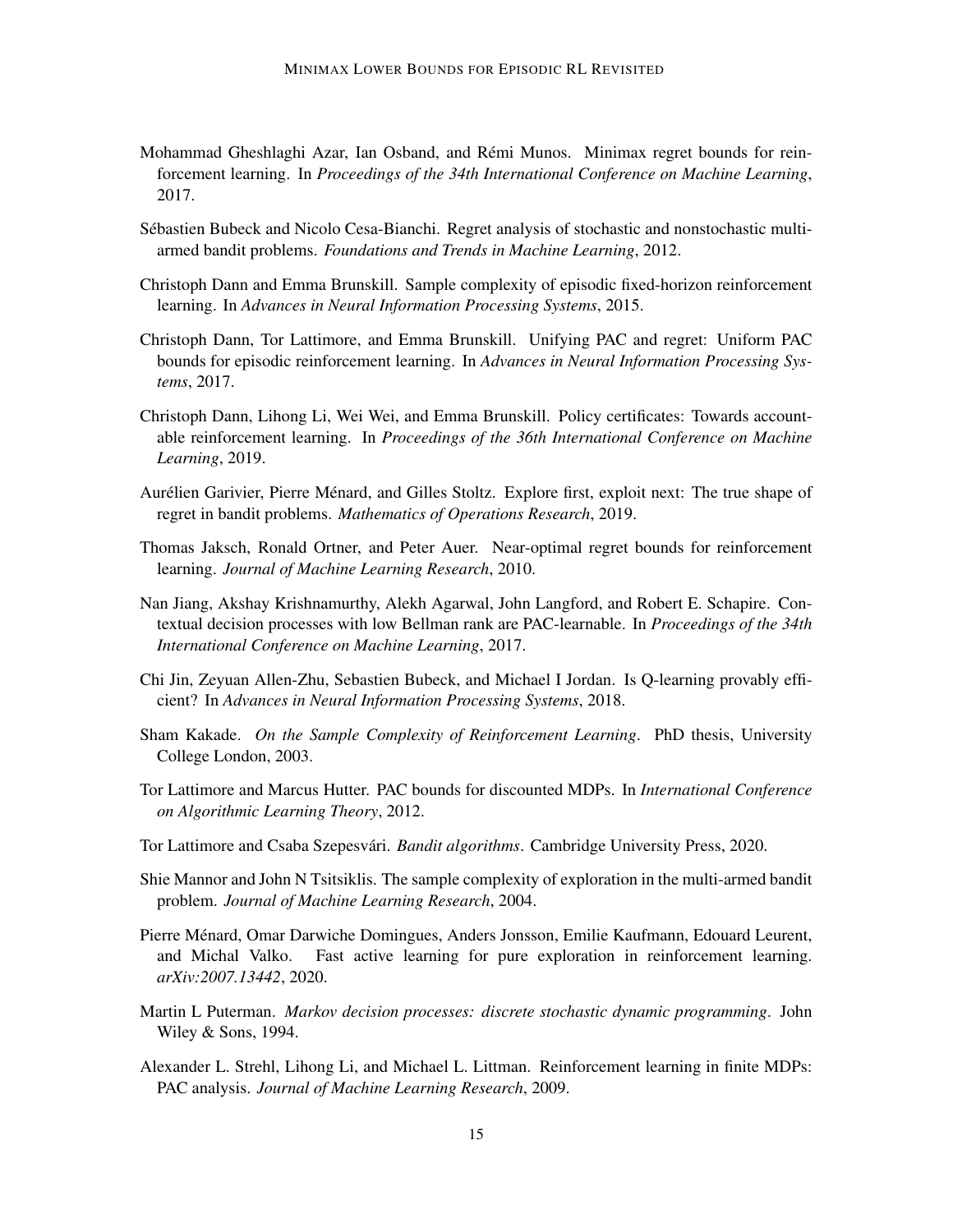- Ming Yin, Yu Bai, and Yu-Xiang Wang. Near optimal provable uniform convergence in off-policy evaluation for reinforcement learning. *arXiv:2007.03760*, 2020.
- Andrea Zanette and Emma Brunskill. Tighter problem-dependent regret bounds in reinforcement learning without domain knowledge using value function bounds. In *Proceedings of the 36th International Conference on Machine Learning*, 2019.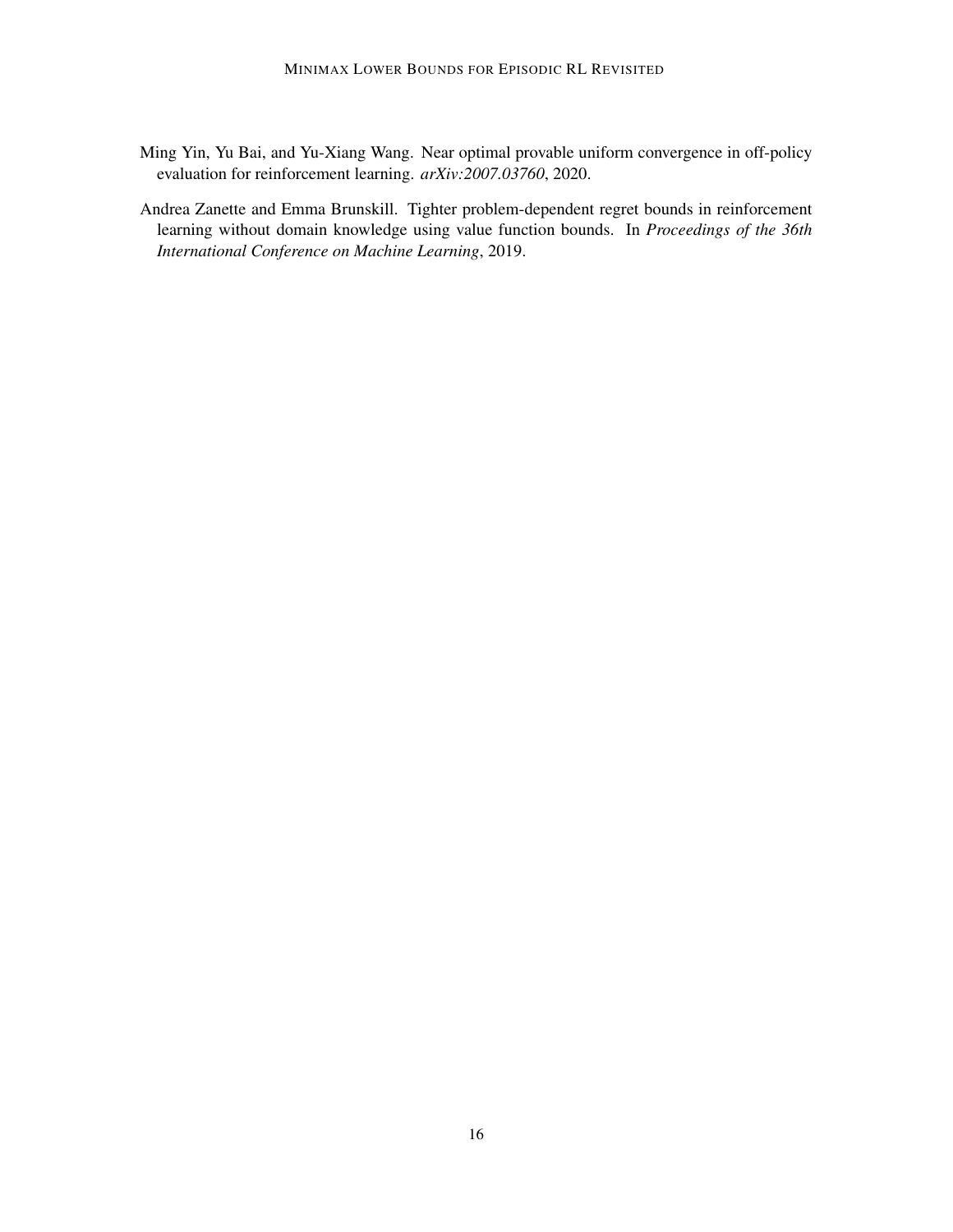## Appendix A. Change of Distribution: Proof of Lemma 5

The pushforward measure of  $\mathbb{P}_M$  under  $I_H^{\tau}$  is given by

$$
\forall T, \ \forall i_H^T \in \mathcal{I}_H^T, \quad \mathbb{P}_{\mathcal{M}}^{I_H^T} \left[ i_H^T \right] = \mathbb{P}_{\mathcal{M}}^{I_H^T} \left[ \tau = T, i_H^T \right] = \mathbb{P}_{\mathcal{M}} \left[ \tau = T \middle| I_H^T = i_H^T \right] \mathbb{P}_{\mathcal{M}}^{I_H^T} \left[ i_H^T \right].
$$

If  $\mathbb{P}_{\mathcal{M}'}\Big[\tau = T\Big|$  $I_H^T = i_H^T$  > 0 and  $\mathbb{P}_{\mathcal{M}'}^{I_H^T}[i_H^T] > 0$ , we have

$$
\frac{\mathbb{P}_{\mathcal{M}}^{I_H^T}[i_H^T]}{\mathbb{P}_{\mathcal{M}'}^{I_H^T}[i_H^T]} = \frac{\mathbb{P}_{\mathcal{M}}\Big[\tau = T \Big| I_H^T = i_H^T \Big] \mathbb{P}_{\mathcal{M}}^{I_H^T}[i_H^T]}{\mathbb{P}_{\mathcal{M}'}^{I_H^T}[i_H^T] = i_H^T \Big] \mathbb{P}_{\mathcal{M}'}^{I_H^T}[i_H^T]} = \frac{\mathbb{P}_{\mathcal{M}}^{I_H^T}[i_H^T]}{\mathbb{P}_{\mathcal{M}'}^{I_H^T}[i_H^T]}
$$

where we use the fact that  $\mathbb{P}_M[\tau = T]$  $I_H^T = i_H^T$  =  $\mathbb{P}_{\mathcal{M}'} \Big[ \tau = T \Big|$  $I_H^T = i_H^T$  since the event  $\{\tau = T\}$ depends only on  $I_H^T$ . This implies that

$$
\mathbb{P}_{\mathcal{M}}^{I_{H}^{r}}\!\left[i_{H}^{T}\right]\log\!\left(\frac{\mathbb{P}_{\mathcal{M}}^{I_{H}^{r}}\!\left[i_{H}^{T}\right]}{\mathbb{P}_{\mathcal{M}^{\prime}}^{I_{H}^{r}}\!\left[i_{H}^{T}\right]}\right)=\mathbb{P}_{\mathcal{M}}\!\left[\tau=T\middle|I_{H}^{T}=i_{H}^{T}\right]\mathbb{P}_{\mathcal{M}}^{I_{H}^{T}}\!\left[i_{H}^{T}\right]\log\!\left(\frac{\mathbb{P}_{\mathcal{M}}^{I_{H}^{T}}\!\left[i_{H}^{T}\right]}{\mathbb{P}_{\mathcal{M}^{\prime}}^{I_{H}^{T}}\!\left[i_{H}^{T}\right]}\right)
$$

under the convention that  $0 \log(0/0) = 0$ . Hence,

$$
\begin{split} &\mathrm{KL}\Big(\mathbb{P}_{\mathcal{M}}^{I_{H}^{r}},\mathbb{P}_{\mathcal{M}'}^{I_{H}^{r}}\Big)=\sum_{T=1}^{\infty}\sum_{i_{H}^{T}\in\mathcal{I}_{H}^{T}}\mathbb{P}_{\mathcal{M}}^{I_{H}^{r}}[i_{H}^{T}]\log\Bigg(\frac{\mathbb{P}_{\mathcal{M}}^{I_{H}^{r}}[i_{H}^{T}]}{\mathbb{P}_{\mathcal{M}'}^{I_{H}^{r}}[i_{H}^{T}]}\Bigg)\\ &=\sum_{T=1}^{\infty}\sum_{i_{H}^{T}}\mathbb{P}_{\mathcal{M}}\Big[\tau=T\Big|I_{H}^{T}=i_{H}^{T}\Big]\mathbb{P}_{\mathcal{M}}^{I_{H}^{T}}[i_{H}^{T}]\log\Bigg(\frac{\mathbb{P}_{\mathcal{M}}^{I_{H}^{T}}[i_{H}^{T}]}{\mathbb{P}_{\mathcal{M}'}^{I_{H}^{r}}[i_{H}^{T}]}\Bigg)\\ &=\sum_{T=1}^{\infty}\sum_{i_{H}^{T}}\mathbb{P}_{\mathcal{M}}\Big[\tau=T\Big|I_{H}^{T}=i_{H}^{T}\Big]\mathbb{P}_{\mathcal{M}}^{I_{H}^{T}}[i_{H}^{T}]\sum_{t=1}^{T}\sum_{h=1}^{H-1}\log\Bigg(\frac{p_{h}(s_{h+1}^{t}|s_{h}^{t},a_{h}^{t})}{p_{h}'(s_{h+1}^{t}|s_{h}^{t},a_{h}^{t})}\Bigg)\\ &=\sum_{T=1}^{\infty}\mathbb{E}_{\mathcal{M}}\Bigg[1\{\tau=T\}\sum_{t=1}^{T}\sum_{h=1}^{H-1}\log\Bigg(\frac{p_{h}(S_{h+1}^{t}|S_{h}^{t},A_{h}^{t})}{p_{h}'(S_{h+1}^{t}|S_{h}^{t},A_{h}^{t})}\Bigg)\Bigg].\\ &\mathbb{E}_{\mathcal{M}}\Bigg[\sum_{t=1}^{T}\sum_{h=1}^{H-1}\log\Bigg(\frac{p_{h}(S_{h+1}^{t}|S_{h}^{t},A_{h}^{t})}{p_{h}'(S_{h+1}^{t}|S_{h}^{t},A_{h}^{t})}\Bigg)\Bigg].\end{split}
$$

Now, we apply Lemma 13 by taking  $X_t = \sum_{h=1}^{H-1} \log \left( \frac{p_h(S_{h+1}^t | S_h^t, A_h^t)}{p'_h(S_{h+1}^t | S_h^t, A_h^t)} \right)$  $\frac{p_h(S_{h+1}^t|S_h^t, A_h^t)}{p'_h(S_{h+1}^t|S_h^t, A_h^t)}$  and  $\mathcal{F}_t = \mathcal{F}_H^t$ . Notice that  $X_t$  is bounded almost surely, since when  $p_h(S_{h+1}^t|S_h^t, A_h^t) = p_h'(S_{h+1}^t|S_h^t, A_h^t) = 0$ , the trajectory containing  $(S_h^t, A_h^t, S_{h+1}^t)$  has zero probability. Lemma 13 and the Markov property give us

$$
KL\left(\mathbb{P}_{\mathcal{M}}^{I_{H}^{T}}, \mathbb{P}_{\mathcal{M}'}^{I_{H}^{T}}\right) = \mathbb{E}_{\mathcal{M}}\left[\sum_{t=1}^{\tau} \sum_{h=1}^{H-1} \mathbb{E}_{\mathcal{M}}\left[\log\left(\frac{p_{h}(S_{h+1}^{t}|S_{h}^{t}, A_{h}^{t})}{p_{h}'(S_{h+1}^{t}|S_{h}^{t}, A_{h}^{t})}\right)|S_{h}^{t}, A_{h}^{t}\right]\right]
$$
  
=  $\mathbb{E}_{\mathcal{M}}\left[\sum_{t=1}^{\tau} \sum_{h=1}^{H-1} KL\left(p_{h}(\cdot|S_{h}^{t}, A_{h}^{t}), p_{h}'(\cdot|S_{h}^{t}, A_{h}^{t})\right)\right] = \sum_{s,a,h} \mathbb{E}_{\mathcal{M}}\left[N_{h,s,a}^{\tau}\right]KL\left(p_{h}(\cdot|s,a), p_{h}'(\cdot|s,a)\right).$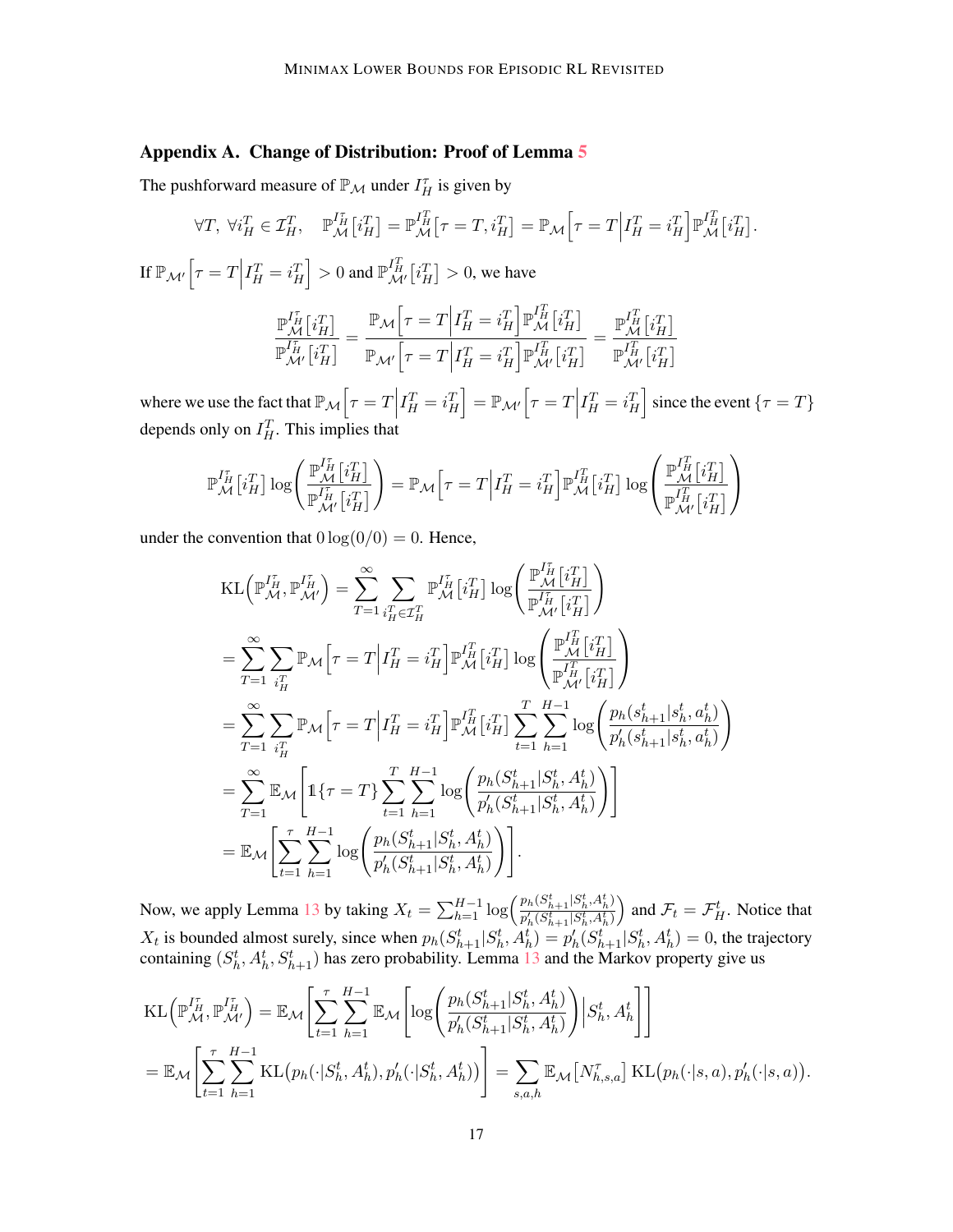## Appendix B. PAC-MDP Lower Bound: Proof of Corollary 8

Recall that  $\mathcal{N}_{\varepsilon}^{\text{PAC}} = \sum_{t=1}^{\infty} \mathbb{1} \{ \rho^* - \rho^{\pi_t} > \varepsilon \}$  and let

$$
T(\varepsilon,\delta) \triangleq \frac{1}{6912}\frac{H^3SA}{\varepsilon^2}\log\left(\frac{1}{\delta}\right) - 1.
$$

We proceed by contradiction and assume that the claim in Corollary  $\frac{8}{18}$  is false. Then we have

for all MDP 
$$
\mathcal{M}
$$
,  $\mathbb{P}_{\pi,\mathcal{M}}\left[\mathcal{N}_{\varepsilon}^{\text{PAC}} \leq T(\varepsilon,\delta)\right] \geq 1-\delta.$  (13)

that is, the algorithm satisfies Definition 2 with  $F_{\text{PAC}}(S, A, H, 1/\varepsilon, \log(1/\delta)) = T(\varepsilon, \delta)$ . In particular, (13) holds for any MDP in the class  $C_{\overline{H},\tilde{\varepsilon}}$  used to prove Theorem 7, for which  $H = H/3$  and  $\tilde{\varepsilon} = 2 \sqrt{(H - \overline{H})^2}$  $\widetilde{\varepsilon}=2\varepsilon/(H-\overline{H}-d).$ 

This allows us to build from  $\pi$  a best policy identification algorithm that outputs an  $\varepsilon$ -optimal policy with probability larger than  $1 - \delta$  for every MDP in  $C_{H/3,\tilde{\varepsilon}}$ . We proceed as follows: the sampling rule is that of the algorithm  $\pi$  while the stopping rule is deterministic and set to  $\tau \triangleq$  $2T(\epsilon, \delta) + 1$ . Letting  $N_t(\pi)$  be the number of times that the algorithm plays a deterministic policy  $\pi$ up to episode t, we let the recommendation rule be  $\hat{\pi}_{\tau} = \arg \max_{\pi} N_{\tau} (\pi)$ .

For every  $M \in \mathcal{C}_{H/3,\tilde{\varepsilon}}$ , the event  $\{ \mathcal{N}_{\varepsilon}^{\text{PAC}} \leq T(\varepsilon,\delta) \}$  implies  $\hat{\pi}_{\tau} = \pi^*$ . This is trivial for  $\mathcal{M}_0$ , where any policy is optimal, and this holds for any other  $\mathcal{M}_{(h^*,\ell^*\alpha^*)} \in \mathcal{C}_{H/3,\tilde{\epsilon}}$  since there is a unique optimal policy  $\pi^*$  and it satisfies  $(\rho^{\pi^*} - \rho^{\pi}) = 2\varepsilon > \varepsilon$  in  $\mathcal{M}_{(h^*,\ell^*a^*)}$  for any other deterministic policy  $\pi$ . Hence, if  $\hat{\pi}_{\tau} \neq \pi^*$ , the number of mistakes  $\mathcal{N}_{\varepsilon}^{\text{PAC}}$  would be larger than  $T(\varepsilon, \delta)$ . Thus we proved that the BPI algorithm that we defined satisfies

$$
\forall \mathcal{M} \in \mathcal{C}_{H/3,\widetilde{\varepsilon}}, \quad \mathbb{P}_{\pi,\mathcal{M}}[\widehat{\pi}_{\tau} = \pi^*] \ge \mathbb{P}_{\pi,\mathcal{M}}\big[\mathcal{N}_{\varepsilon}^{\text{PAC}} \le T(\varepsilon,\delta)\big] \ge 1-\delta.
$$

Under these conditions, we established in the proof of Theorem 7 that, for  $\mathcal{M}_0 \in \mathcal{C}_{H/3,\tilde{\varepsilon}}$ ,

$$
\tau = \mathbb{E}_{\mathcal{M}_0}[\tau] \geq \frac{1}{3456} \frac{H^3 SA}{\varepsilon^2} \log\left(\frac{1}{\delta}\right)
$$

which yields

$$
2T(\varepsilon,\delta)+1\geq \frac{1}{3456}\frac{H^3SA}{\varepsilon^2}\log\biggl(\frac{1}{\delta}\biggr)
$$

and contradicts the definition of  $T(\varepsilon, \delta)$ .

## Appendix C. Recovering the lower bounds for stage-independent transitions

The proofs of Theorem 7 and Theorem 9 can be adapted to the case where the transitions  $p_h(\cdot|s, a)$ do not depend on  $h$ . To do so, we need to have a set of hard MDPs with stage-independent transitions. For that, we remove the waiting state  $s_w$  and the agent starts at  $s_{\text{root}}$ , which roughly corresponds to setting  $\overline{H} = 1$  in the proofs, and we take

$$
\Delta_{(h^*,\ell^*,a^*)}(h,s_i,a) \triangleq \mathbb{1}\{(s_i,a) = (s_{\ell^*},a^*)\}\varepsilon'
$$

to be independent of  $h$ . We also take  $h$ -independent rewards as

$$
\forall a \in \mathcal{A}, \quad r_h(s, a) = \mathbb{1}\{s = s_g\}.
$$

Since  $\overline{H} = 1$  and no longer  $H/3$ , the regret bound becomes  $\Omega(\sqrt{H^2SAT})$  and the BPI bound becomes  $\Omega\left(\frac{SAH^2}{\epsilon^2}\right)$  $\frac{4H^2}{\varepsilon^2}\log\left(\frac{1}{\delta}\right)$  $\frac{1}{\delta})$ .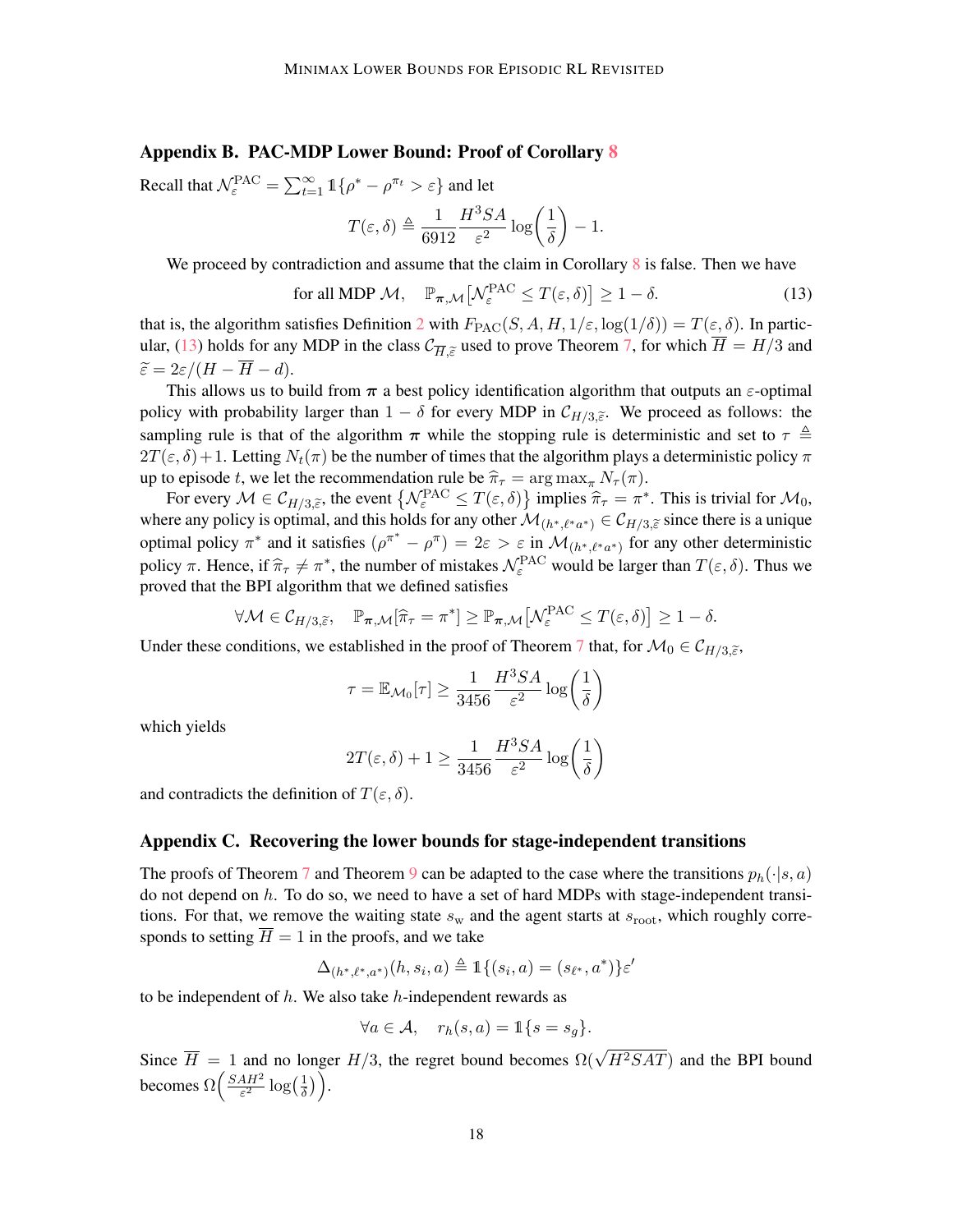## Appendix D. Relaxing Assumption 1

In the proofs of Theorems 7 and 9, we use Assumption 1 stating that

- (i) there exists an integer d such that  $S = 3 + (A^d 1)/(A 1)$ , and
- (ii)  $H \geq 3d$ ,

which we discuss below.

#### D.1. Relaxing (i)

Assumption (i) makes the proof simpler by allowing us to consider a *full* A-ary tree with  $S - 3$ nodes, which implies that all the leaves are at the same level  $d - 1$  in the tree. The proof can be generalized to any  $S > 6$  by arranging the states in a balanced, but not necessarily full, A-ary tree. In this case, there might be subset of the leaves at a level  $d-1$  and another subset at a level  $d-2$ , which creates an asymmetry in the leaf nodes. To handle this, we proceed as follows:

- First, using  $(S 3)/2$  states, we build a balanced A-ary tree of depth  $d 1$ ;
- For each leaf at depth  $d 2$ , we add another state (taken among the remaining  $(S 3)/2$ ) as its child.
- Any remaining state that was not added to the tree (and is not  $s_w$ ,  $s_g$  or  $s_b$ ), can be merged to the absorbing states  $s_q$  or  $s_b$ .

This construction ensures that we have a tree with at least  $(S - 3)/2$  and at most  $(S - 3)$  nodes, where all the leaves are at the same depth  $d - 1$ , for

$$
d = \left\lceil \log_A((S-3)(A-1)+1) \right\rceil \in \left\lceil \log_A S - 1, \log_A S + 2 \right\rceil. \tag{14}
$$

Lemma 16 shows that the number of leaves L in this tree satisfies  $S \ge L \ge (S-3)/8$ . Hence, in the proofs of Theorem 7 (Eq. 6) and Theorem 9 (Eq. 12), we take  $L > (S - 3)/8$  and obtain lower bounds of the same order.

#### D.2. Relaxing (ii)

Equation (14) implies that there exists a constant  $c \in [-1, 2]$  such that  $d = \log_A S + c$ . Assumption (ii), stating that  $H \geq 3d = 3 \log_A S + 3c$  ensures that the horizon is large enough with respect to the size of the MDP for the agent to be able to traverse the tree down to the rewarding state. If this condition is not satisfied, that is, if  $H < 3 \log_A S + 3c$ , we have  $S \ge A^{\frac{H}{3}-2}$ . In this case, we can build a tree using a subset of the state space containing  $\left[A^{\frac{H}{3}-2}\right]$  states, and merge the remaining  $S - \left[A^{\frac{H}{3}-2}\right]$  states to the absorbing states  $s_b$  or  $s_g$ . In this case, the resulting bounds will replace S by  $\left[A^{\frac{H}{3}-2}\right]$ , and become exponential in the horizon H,

$$
\Omega\left(\frac{\left[A^{\frac{H}{3}-2}\right]AH^3}{\varepsilon^2}\log\left(\frac{1}{\delta}\right)\right) \quad \text{and} \quad \Omega\left(\sqrt{H^3\left[A^{\frac{H}{3}-2}\right]T}\right)
$$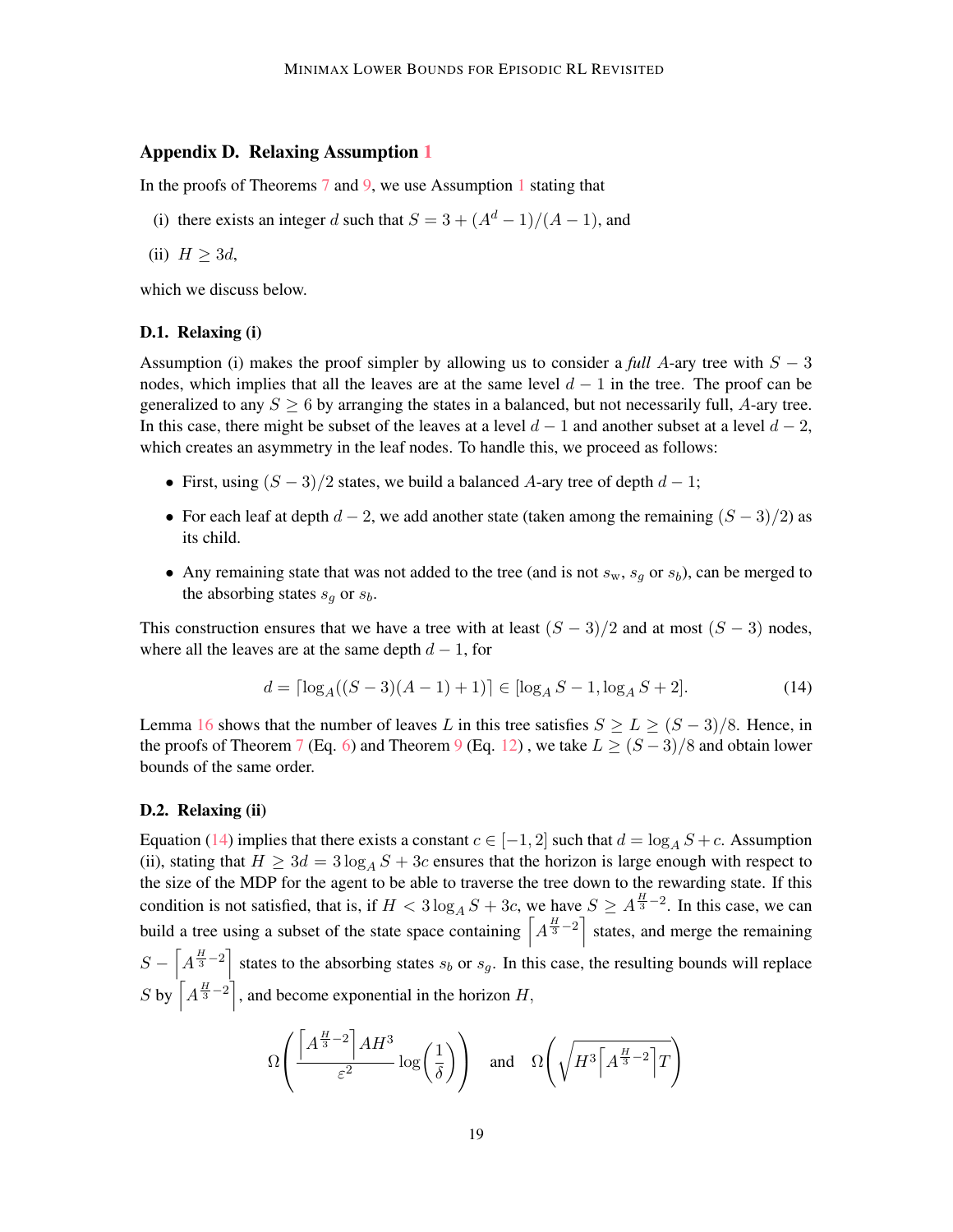for BPI and regret, respectively.

The arguments above give us Theorem 10, Corollary 11 and Theorem 12 below, which state BPI, PAC-MDP and regret lower bounds, respectively, without requiring Assumption 1.

**Theorem 10** Let  $(\pi, \tau, \hat{\pi}_\tau)$  be an algorithm that is  $(\varepsilon, \delta)$ -PAC for best policy identification *in any finite episodic MDP. Then, if*  $S \geq 11$ *,*  $A \geq 4$  *and*  $H \geq 6$ *, there exists an MDP M with stage-dependent transitions such that for*  $\varepsilon \leq H/24$  *and*  $\delta \leq 1/16$ *,* 

$$
\mathbb{E}_{\boldsymbol{\pi},\mathcal{M}}[\tau] \geq c_1 \min\Bigl(S,A^{\frac{H}{3}-2}\Bigr) \frac{H^3A}{\varepsilon^2} \log\biggl(\frac{1}{\delta}\biggr) \cdot
$$

*where*  $c_1$  *is an absolute constant.* 

**Proof** If  $S \leq A^{\frac{H}{3}-2}$ , then  $H \geq 3d$ , where d is given in Equation 14. In this case, we follow the proof of Theorem 7 up to Equation 6, where we take  $L \geq (S-3)/8$  according to the arguments in Section D.1. If  $S > A^{\frac{H}{3}-2}$ , then  $H < 3d$  and we follow the arguments in Section D.2.

**Corollary 11** Let  $\pi$  be an algorithm that is  $(\varepsilon, \delta)$ -PAC for exploration according to Definition 2 and that, in each episode t, plays a deterministic policy  $\pi_t$ . Then, under the conditions *of Theorem 10, there exists an MDP* M *such that*

$$
\mathbb{P}_{\boldsymbol{\pi},\mathcal{M}}\bigg[\mathcal{N}_{\varepsilon}^{\text{PAC}}>c_2\min\Big(S,A^{\frac{H}{3}-2}\Big)\frac{H^3A}{\varepsilon^2}\log\bigg(\frac{1}{\delta}\bigg)-1\bigg]>\delta.
$$

*where*  $c_2$  *is an absolute constant.* 

Proof Analogous to the proof of Corollary 8, using Theorem 10 instead of Theorem 7.

**Theorem 12** *If*  $S \ge 11$ *,*  $A \ge 4$  *and*  $H \ge 6$ *, for any algorithm*  $\pi$ *, there exists an MDP*  $\mathcal{M}_{\pi}$ *whose transitions depend on the stage h, such that, for*  $T \geq HSA$ 

$$
\mathcal{R}_T(\pi,\mathcal{M}_\pi) \ge c_3 \sqrt{\min\left(S,A^{\frac{H}{3}-2}\right)} \sqrt{H^3AT} \,.
$$

*where*  $c_3$  *is an absolute constant.* 

**Proof** If  $S \leq A^{\frac{H}{3}-2}$ , then  $H \geq 3d$ , where d is given in Equation 14. In this case, we follow the proof of Theorem 9 up to Equation 12, where we take  $L \ge (S-3)/8$  according to the arguments in Section D.1. If  $S > A^{\frac{H}{3}-2}$ , then  $H < 3d$  and we follow the arguments in Section D.2.

#### Appendix E. Technical Lemmas

**Lemma 13** Let  $(X_t)_{t>1}$  be a stochastic process adapted to the filtration  $(\mathcal{F}_t)_{t>1}$ . Let  $\tau$  be a *stopping time with respect to*  $(\mathcal{F}_t)_{t>1}$  *such that*  $\tau < \infty$  *with probability 1. If there exists a constant*